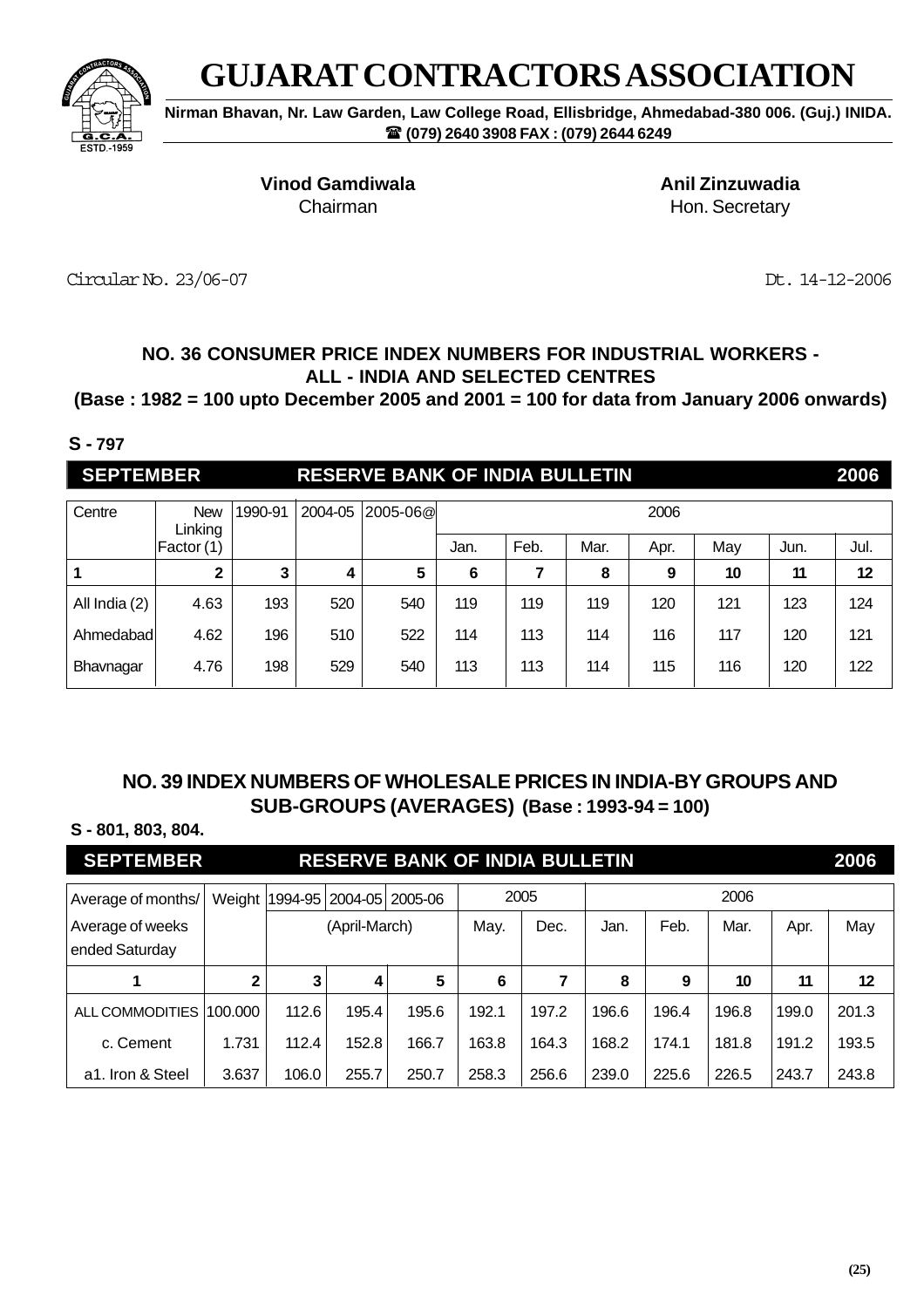

**Nirman Bhavan, Nr. Law Garden, Law College Road, Ellisbridge, Ahmedabad-380 006. (Guj.) INIDA. (079) 2640 3908 FAX : (079) 2644 6249**

**Vinod Gamdiwala Anil Zinzuwadia**

Chairman **Hon.** Secretary

Circular No. 23/06-07 Dt. 14-12-2006

## **NO. 36 CONSUMER PRICE INDEX NUMBERS FOR INDUSTRIAL WORKERS - ALL - INDIA AND SELECTED CENTRES**

**(Base : 1982 = 100 upto December 2005 and 2001 = 100 for data from January 2006 onwards)**

#### **S - 897**

| <b>OCTOBER</b> |                       |         |         | <b>RESERVE BANK OF INDIA BULLETIN</b> |      |      |      |      |      |      | 2006 |
|----------------|-----------------------|---------|---------|---------------------------------------|------|------|------|------|------|------|------|
| Centre         | <b>New</b><br>Linking | 1990-91 | 2004-05 | 2005-06@                              |      |      |      | 2006 |      |      |      |
|                | Factor (1)            |         |         |                                       | Feb. | Mar. | Apr. | May  | Jun. | Jul. | Aug. |
| 1              | $\mathbf{2}$          | 3       | 4       | 5                                     | 6    | 7    | 8    | 9    | 10   | 11   | 12   |
| All India (2)  | 4.63                  | 193     | 520     | 540                                   | 119  | 119  | 120  | 121  | 123  | 124  | 124  |
| Ahmedabadl     | 4.62                  | 196     | 510     | 522                                   | 113  | 114  | 116  | 117  | 120  | 121  | 123  |
| Bhavnagar      | 4.76                  | 198     | 529     | 540                                   | 113  | 114  | 115  | 116  | 120  | 122  | 124  |

## **NO. 39 INDEX NUMBERS OF WHOLESALE PRICES IN INDIA-BY GROUPS AND SUB-GROUPS (AVERAGES) (Base : 1993-94 = 100)**

### **S - 901, 903, 904.**

| <b>OCTOBER</b>                     |              |       |               | <b>RESERVE BANK OF INDIA BULLETIN</b> |       |       |       |       |       |       | 2006  |
|------------------------------------|--------------|-------|---------------|---------------------------------------|-------|-------|-------|-------|-------|-------|-------|
| Average of months/                 | Weight       |       |               | 1994-95 2004-05 2005-06               | 2005  |       |       | 2006  |       |       |       |
| Average of weeks<br>ended Saturday |              |       | (April-March) |                                       | Jun.  | Jan.  | Feb.  | Mar.  | Apr.  | May   | Jun   |
| 1                                  | $\mathbf{2}$ | 3     | 4             | 5                                     | 6     | 7     | 8     | 9     | 10    | 11    | 12    |
| ALL COMMODITIES                    | 100.000      | 112.6 | 195.4         | 195.6                                 | 193.2 | 196.6 | 196.4 | 196.8 | 199.0 | 201.3 | 203.1 |
| c. Cement                          | 1.731        | 112.4 | 152.8         | 166.7                                 | 163.4 | 168.2 | 174.1 | 181.8 | 191.2 | 193.5 | 193.6 |
| a1. Iron & Steel                   | 3.637        | 106.0 | 255.7         | 250.7                                 | 257.6 | 239.0 | 225.6 | 226.5 | 243.7 | 243.8 | 243.6 |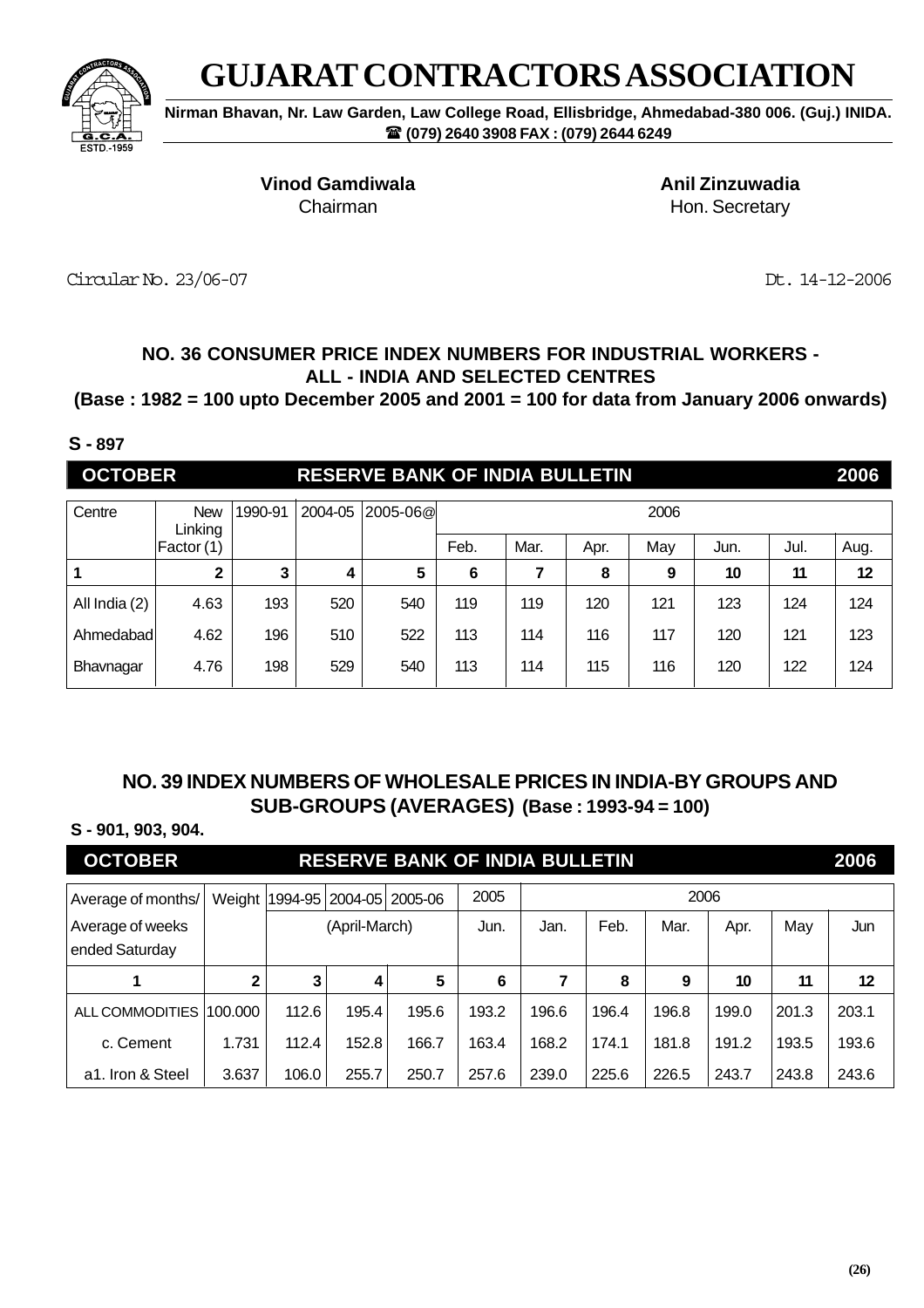

**Nirman Bhavan, Nr. Law Garden, Law College Road, Ellisbridge, Ahmedabad-380 006. (Guj.) INIDA. (079) 2640 3908 FAX : (079) 2644 6249**

**Vinod Gamdiwala Anil Zinzuwadia**

Chairman **Hon.** Secretary

Circular No. 24/06-07 Dt. 22-01-2007

## **NO. 36 CONSUMER PRICE INDEX NUMBERS FOR INDUSTRIAL WORKERS - ALL - INDIA AND SELECTED CENTRES**

**(Base : 1982 = 100 upto December 2005 and 2001 = 100 for data from January 2006 onwards)**

#### **S - 987**

| <b>NOVEMBER</b> |            |                    |  | <b>RESERVE BANK OF INDIA BULLETIN</b> |      |      |     |      |      |      |      |
|-----------------|------------|--------------------|--|---------------------------------------|------|------|-----|------|------|------|------|
| Centre          | New        | 1990-91<br>Linkina |  | 2004-05 2005-06@                      |      |      |     | 2006 |      |      |      |
|                 | Factor (1) |                    |  |                                       | Mar. | Apr. | May | Jun. | Jul. | Aug. | Sep. |

|               | າ    | ≏<br>w |     | 5   | O   |     | 8   | 9   | 10  | 11  | 12  |
|---------------|------|--------|-----|-----|-----|-----|-----|-----|-----|-----|-----|
| All India (2) | 4.63 | 193    | 520 | 540 | 119 | 120 | 121 | 123 | 124 | 124 | 125 |
| Ahmedabad     | 4.62 | 196    | 510 | 522 | 114 | 116 | 117 | 120 | 121 | 123 | 124 |
| Bhavnagar     | 4.76 | 198    | 529 | 540 | 114 | 115 | 116 | 120 | 122 | 124 | 123 |

## **NO. 39 INDEX NUMBERS OF WHOLESALE PRICES IN INDIA-BY GROUPS AND SUB-GROUPS (AVERAGES) (Base : 1993-94 = 100)**

### **S - 991, 993, 994.**

| <b>NOVEMBER</b>                    |              |                                         |               | <b>RESERVE BANK OF INDIA BULLETIN</b> |       |       |       |       |       |       | 2006  |
|------------------------------------|--------------|-----------------------------------------|---------------|---------------------------------------|-------|-------|-------|-------|-------|-------|-------|
| Average of months/                 | Weight       | 2005<br>2006<br>1994-95 2004-05 2005-06 |               |                                       |       |       |       |       |       |       |       |
| Average of weeks<br>ended Saturday |              |                                         | (April-March) |                                       | Jul.  | Feb.  | Mar.  | Apr.  | May   | Jun   | Jul.  |
| 1                                  | $\mathbf{2}$ | 3                                       | 4             | 5                                     | 6     | 7     | 8     | 9     | 10    | 11    | 12    |
| ALL COMMODITIES                    | 100.000      | 112.6                                   | 187.3         | 195.6                                 | 194.6 | 196.4 | 196.8 | 199.0 | 201.3 | 203.1 | 204.0 |
| c. Cement                          | 1.731        | 112.4                                   | 152.8         | 166.7                                 | 162.2 | 174.1 | 181.8 | 191.2 | 193.5 | 193.6 | 193.9 |
| a1. Iron & Steel                   | 3.637        | 106.0                                   | 232.9         | 250.7                                 | 254.7 | 225.6 | 226.5 | 243.7 | 243.8 | 243.6 | 253.8 |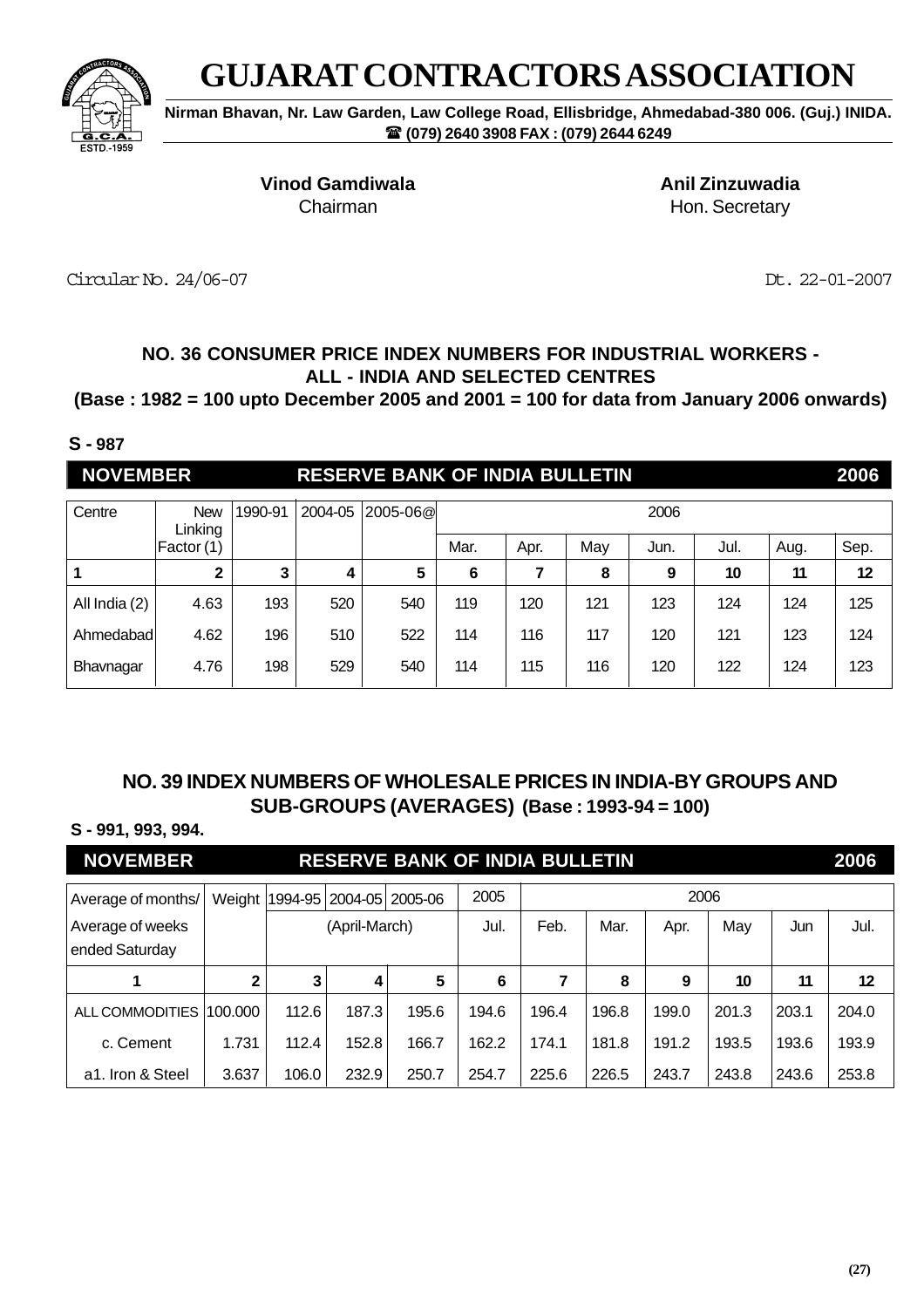

**Nirman Bhavan, Nr. Law Garden, Law College Road, Ellisbridge, Ahmedabad-380 006. (Guj.) INIDA. (079) 2640 3908 FAX : (079) 2644 6249**

**Vinod Gamdiwala Anil Zinzuwadia**

Chairman **Hon.** Secretary

Circular No. 24/06-07 Dt. 22-01-2007

## **NO. 36 CONSUMER PRICE INDEX NUMBERS FOR INDUSTRIAL WORKERS - ALL - INDIA AND SELECTED CENTRES**

**(Base : 1982 = 100 upto December 2005 and 2001 = 100 for data from January 2006 onwards)**

#### **S - 1077**

**DECEMBER RESERVE BANK OF INDIA BULLETIN 2006**

| Centre        | <b>New</b><br>Linking | 1990-91 | 2004-05 | $ 2005 - 06@ $ | 2006 |     |      |      |      |      |      |  |  |  |  |
|---------------|-----------------------|---------|---------|----------------|------|-----|------|------|------|------|------|--|--|--|--|
|               | Factor(1)             |         |         |                | Apr. | May | Jun. | Jul. | Aug. | Sep. | Oct. |  |  |  |  |
|               | $\mathbf 2$           | ≏       | 4       | 5              | 6    |     | 8    | 9    | 10   | 11   | 12   |  |  |  |  |
| All India (2) | 4.63                  | 193     | 520     | 540            | 120  | 121 | 123  | 124  | 124  | 125  | 127  |  |  |  |  |
| Ahmedabad     | 4.62                  | 196     | 510     | 522            | 116  | 117 | 120  | 121  | 123  | 124  | 127  |  |  |  |  |
| Bhavnagar     | 4.76                  | 198     | 529     | 540            | 115  | 116 | 120  | 122  | 124  | 123  | 125  |  |  |  |  |

## **NO. 39 INDEX NUMBERS OF WHOLESALE PRICES IN INDIA-BY GROUPS AND SUB-GROUPS (AVERAGES) (Base : 1993-94 = 100)**

### **S - 1081, 1083, 1084.**

| <b>DECEMBER</b>                    |              |                                         |               | <b>RESERVE BANK OF INDIA BULLETIN</b> |       |       |       |       |       |       | 2006  |
|------------------------------------|--------------|-----------------------------------------|---------------|---------------------------------------|-------|-------|-------|-------|-------|-------|-------|
| Average of months/                 | Weight       | 2005<br>2006<br>1994-95 2004-05 2005-06 |               |                                       |       |       |       |       |       |       |       |
| Average of weeks<br>ended Saturday |              |                                         | (April-March) |                                       | Aug.  | Mar.  | Apr.  | May   | Jun   | Jul.  | Aug.  |
| 1                                  | $\mathbf{2}$ | 3                                       | 4             | 5                                     | 6     | 7     | 8     | 9     | 10    | 11    | 12    |
| ALL COMMODITIES                    | 100.000      | 112.6                                   | 187.3         | 195.6                                 | 195.3 | 196.8 | 199.0 | 201.3 | 203.1 | 204.0 | 205.3 |
| c. Cement                          | 1.731        | 112.4                                   | 152.8         | 166.7                                 | 162.2 | 181.8 | 191.2 | 193.5 | 193.6 | 194.5 | 195.0 |
| a1. Iron & Steel                   | 3.637        | 106.0                                   | 232.9         | 250.7                                 | 257.3 | 226.5 | 243.7 | 243.8 | 243.6 | 251.5 | 253.8 |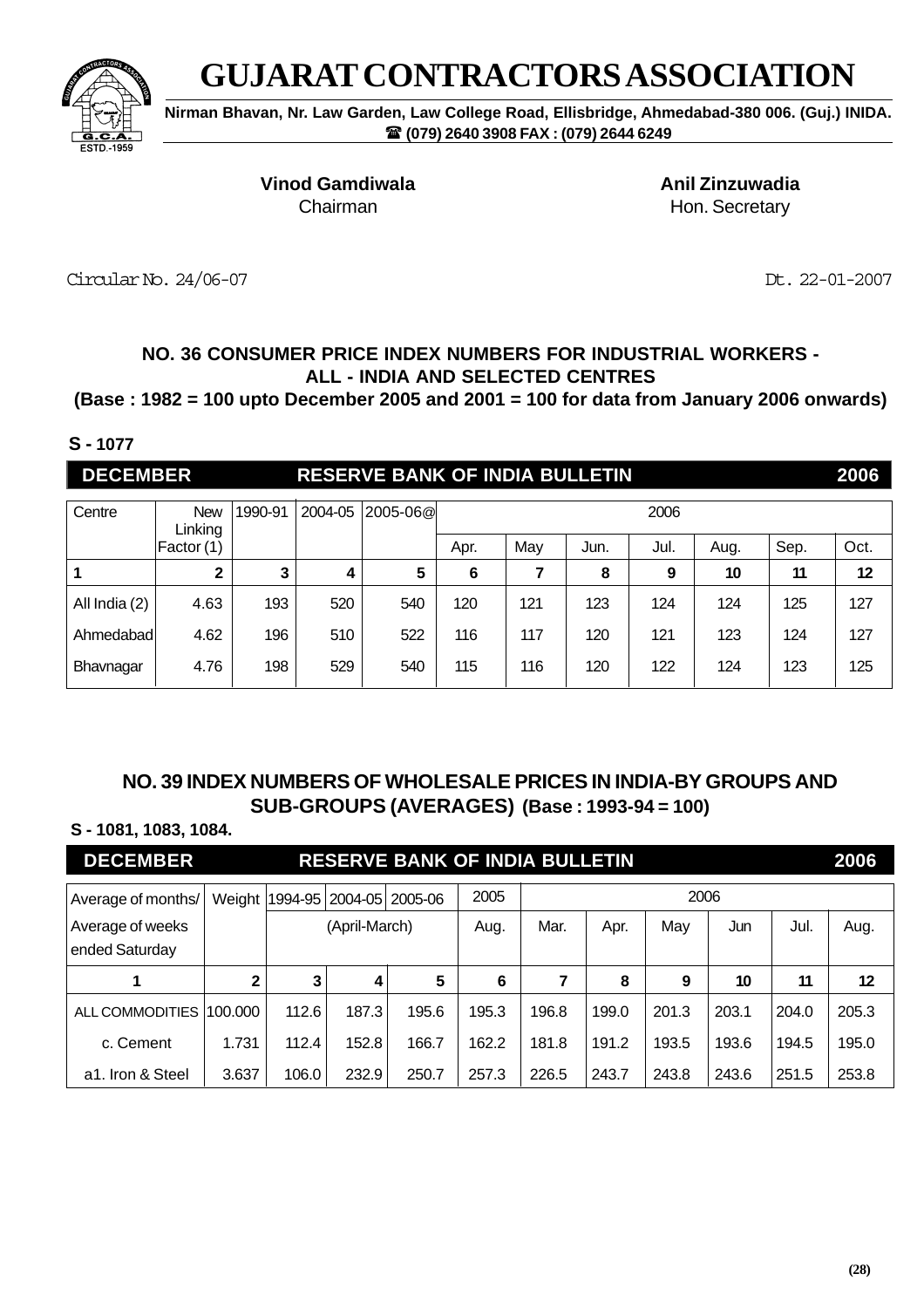

**Nirman Bhavan, Nr. Law Garden, Law College Road, Ellisbridge, Ahmedabad-380 006. (Guj.) INIDA. (079) 2640 3908 FAX : (079) 2644 6249**

**Vinod Gamdiwala Anil Zinzuwadia**

Chairman **Hon.** Secretary

Circular No. 02/07 Dt. 14-04-20074

# **NO. 36 CONSUMER PRICE INDEX NUMBERS FOR INDUSTRIAL WORKERS - ALL - INDIA AND SELECTED CENTRES**

## **(Base : 1982 = 100 upto December 2005 and 2001 = 100 for data from January 2006 onwards)**

#### **S - 55**

**JANUARY RESERVE BANK OF INDIA BULLETIN 2007**

| Centre        | <b>New</b><br>Linking | 1990-91 | 2004-05 | 2005-06 |     |      |      | 2006 |      |      |      |
|---------------|-----------------------|---------|---------|---------|-----|------|------|------|------|------|------|
|               | Factor (1)            |         |         |         | May | Jun. | Jul. | Aug. | Sep. | Oct. | Nov. |
|               | 2                     | 3       | 4       | 5       | 6   |      | 8    | 9    | 10   | 11   | 12   |
| All India (2) | 4.63                  | 193     | 520     | 540     | 121 | 123  | 124  | 124  | 125  | 127  | 127  |
| Ahmedabad     | 4.62                  | 196     | 510     | 522     | 117 | 120  | 121  | 123  | 124  | 127  | 126  |
| Bhavnagar     | 4.76                  | 198     | 529     | 540     | 116 | 120  | 122  | 124  | 123  | 125  | 124  |

## **S - 156.**

# **FEBRUARY RESERVE BANK OF INDIA BULLETIN 2007**

| Centre        | <b>New</b><br>Linking | 1990-91 | 2004-05 | 2005-06@ |      |      |      | 2006 |      |      |      |
|---------------|-----------------------|---------|---------|----------|------|------|------|------|------|------|------|
|               | Factor (1)            |         |         |          | Jun. | Jul. | Aug. | Sep. | Oct. | Nov. | Dec. |
|               | 2                     | 3       | 4       | 5        | 6    |      | 8    | 9    | 10   | 11   | 12   |
| All India (2) | 4.63                  | 193     | 520     | 540      | 123  | 124  | 124  | 125  | 127  | 127  | 127  |
| Ahmedabad     | 4.62                  | 196     | 510     | 522      | 120  | 121  | 123  | 124  | 127  | 126  | 124  |
| Bhavnagar     | 4.76                  | 198     | 529     | 540      | 120  | 122  | 124  | 123  | 125  | 124  | 123  |

## **S - 256.**

| <b>MARCH</b>  |                       |         |         | <b>RESERVE BANK OF INDIA BULLETIN</b> |      |      |      |      |      |      | 2007 |
|---------------|-----------------------|---------|---------|---------------------------------------|------|------|------|------|------|------|------|
| Centre        | <b>New</b><br>Linking | 1990-91 | 2004-05 | 2005-06@                              |      |      |      | 2006 |      |      | 2007 |
|               | Factor (1)            |         |         |                                       | Jul. | Aug. | Sep. | Oct. | Nov. | Dec. | Jan. |
|               | $\mathbf 2$           | 3       | 4       | 5                                     | 6    |      | 8    | 9    | 10   | 11   | 12   |
| All India (2) | 4.63                  | 193     | 520     | 540                                   | 124  | 124  | 125  | 127  | 127  | 127  | 127  |
| Ahmedabad     | 4.62                  | 196     | 510     | 522                                   | 121  | 123  | 124  | 127  | 126  | 124  | 126  |
| Bhavnagar     | 4.76                  | 198     | 529     | 540                                   | 122  | 124  | 123  | 125  | 124  | 123  | 123  |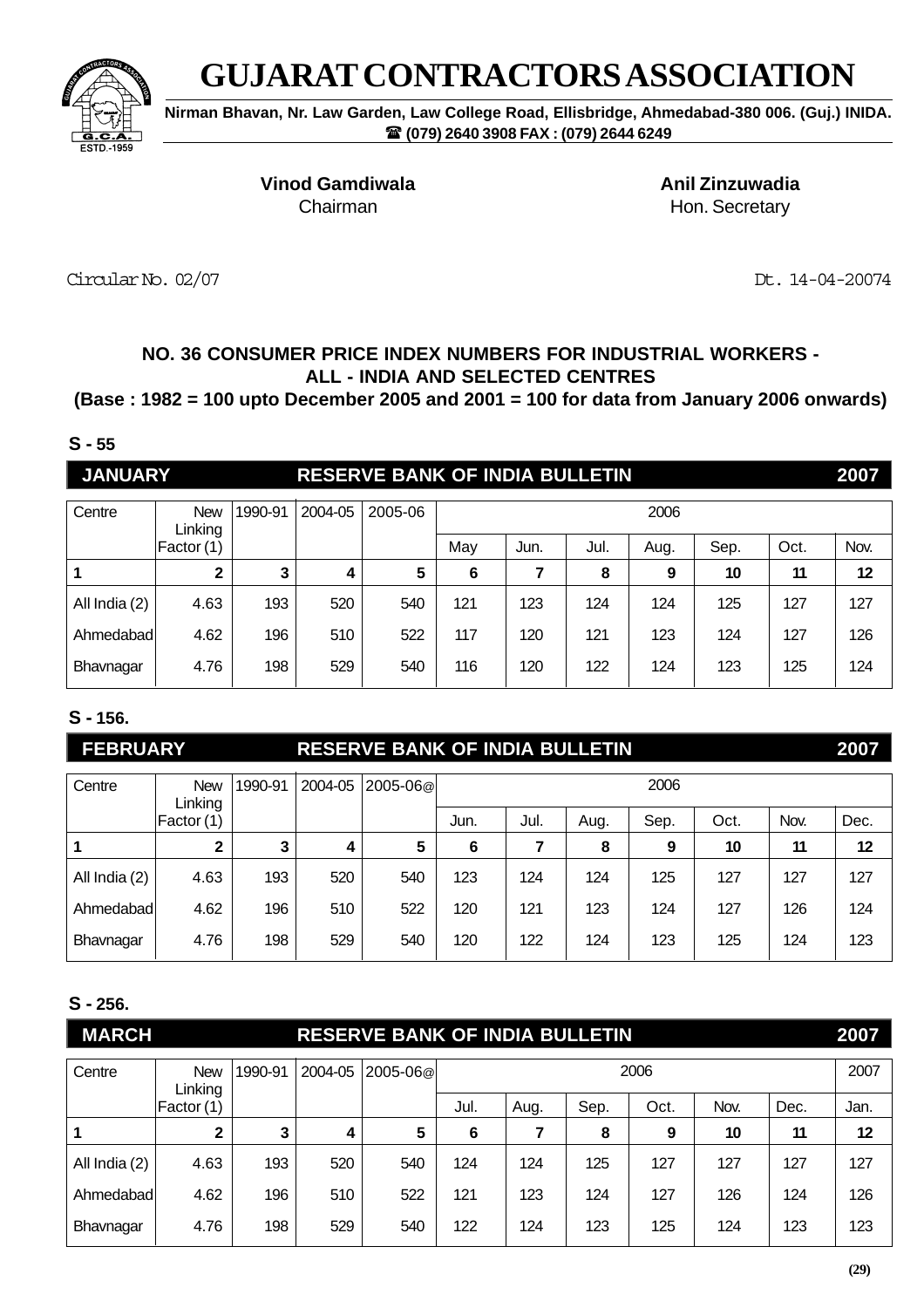

**Nirman Bhavan, Nr. Law Garden, Law College Road, Ellisbridge, Ahmedabad-380 006. (Guj.) INIDA. (079) 2640 3908 FAX : (079) 2644 6249**

**Vinod Gamdiwala Anil Zinzuwadia** 

Chairman **Hon.** Secretary

Circular No. 02/07 Dt. 14-04-2007

# **NO. 39 INDEX NUMBERS OF WHOLESALE PRICES IN INDIA-BY GROUPS AND SUB-GROUPS (AVERAGES) (Base : 1993-94 = 100)**

### **S - 59, 62.**

| <b>JANUARY</b>                     |              |       |                                      | <b>RESERVE BANK OF INDIA BULLETIN</b> |       |       |       |       |       |       | 2007  |
|------------------------------------|--------------|-------|--------------------------------------|---------------------------------------|-------|-------|-------|-------|-------|-------|-------|
| Average of months/                 |              |       | Weight   1994-95   2004-05   2005-06 |                                       | 2005  |       |       | 2006  |       |       |       |
| Average of weeks<br>ended Saturday |              |       | (April-March)                        |                                       | Sep.  | Apr.  | May   | Jun   | Jul.  | Aug.  | Sep.  |
|                                    | $\mathbf{2}$ | 3     | 4                                    | 5                                     | 6     | 7     | 8     | 9     | 10    | 11    | 12    |
| ALL COMMODITIES                    | 100.000      | 112.6 | 187.3                                | 195.6                                 | 197.2 | 199.0 | 201.3 | 203.1 | 204.0 | 205.3 | 207.8 |
| c. Cement                          | 1.731        | 112.4 | 152.8                                | 166.7                                 | 164.2 | 191.2 | 193.5 | 193.6 | 194.5 | 195.0 | 194.6 |
| a1. Iron & Steel                   | 3.637        | 106.0 | 232.9                                | 250.7                                 | 259.3 | 243.7 | 243.8 | 243.6 | 251.5 | 253.8 | 256.0 |

## **S - 160, 163.**

| <b>FEBRURY</b>                     |              |                                      |               | <b>RESERVE BANK OF INDIA BULLETIN</b> |       |       |       |       |       |       | 2007  |
|------------------------------------|--------------|--------------------------------------|---------------|---------------------------------------|-------|-------|-------|-------|-------|-------|-------|
| Average of months/                 |              | Weight   1994-95   2004-05   2005-06 |               |                                       | 2005  |       |       | 2006  |       |       |       |
| Average of weeks<br>ended Saturday |              |                                      | (April-March) |                                       | Oct.  | May   | Jun   | Jul.  | Aug.  | Sep.  | Oct.  |
|                                    | $\mathbf{2}$ | 3                                    | 4             | 5                                     | 6     |       | 8     | 9     | 10    | 11    | 12    |
| ALL COMMODITIES                    | 100.000      | 112.6                                | 187.3         | 195.6                                 | 197.8 | 201.3 | 203.1 | 204.0 | 205.3 | 207.8 | 208.7 |
| c. Cement                          | 1.731        | 112.4                                | 152.8         | 166.7                                 | 165.9 | 193.5 | 193.6 | 194.5 | 195.0 | 194.6 | 196.8 |
| a1. Iron & Steel                   | 3.637        | 106.0                                | 232.9         | 250.7                                 | 258.5 | 243.8 | 243.6 | 251.5 | 253.8 | 256.0 | 259.2 |

## **S - 260, 263.**

| <b>MARCH</b>                       |              |       |               | <b>RESERVE BANK OF INDIA BULLETIN</b> |       |       |       |       |       |       | 2007  |
|------------------------------------|--------------|-------|---------------|---------------------------------------|-------|-------|-------|-------|-------|-------|-------|
| Average of months/                 |              |       |               | Weight   1994-95   2004-05   2005-06  | 2005  |       |       | 2006  |       |       |       |
| Average of weeks<br>ended Saturday |              |       | (April-March) |                                       |       | Jun   | Jul.  | Aug.  | Sep.  | Oct.  | Nov.  |
|                                    | $\mathbf{2}$ | 3     | 4             | 5                                     | 6     | 7     | 8     | 9     | 10    | 11    | 12    |
| ALL COMMODITIES                    | 100.000      | 112.6 | 187.3         | 195.6                                 | 198.2 | 203.1 | 204.0 | 205.3 | 207.8 | 208.7 | 209.1 |
| c. Cement                          | 1.731        | 112.4 | 152.8         | 166.7                                 | 165.6 | 193.6 | 194.5 | 195.0 | 194.6 | 196.8 | 198.8 |
| a1. Iron & Steel                   | 3.637        | 106.0 | 232.9         | 250.7                                 | 257.5 | 243.6 | 251.5 | 253.8 | 256.0 | 259.2 | 259.4 |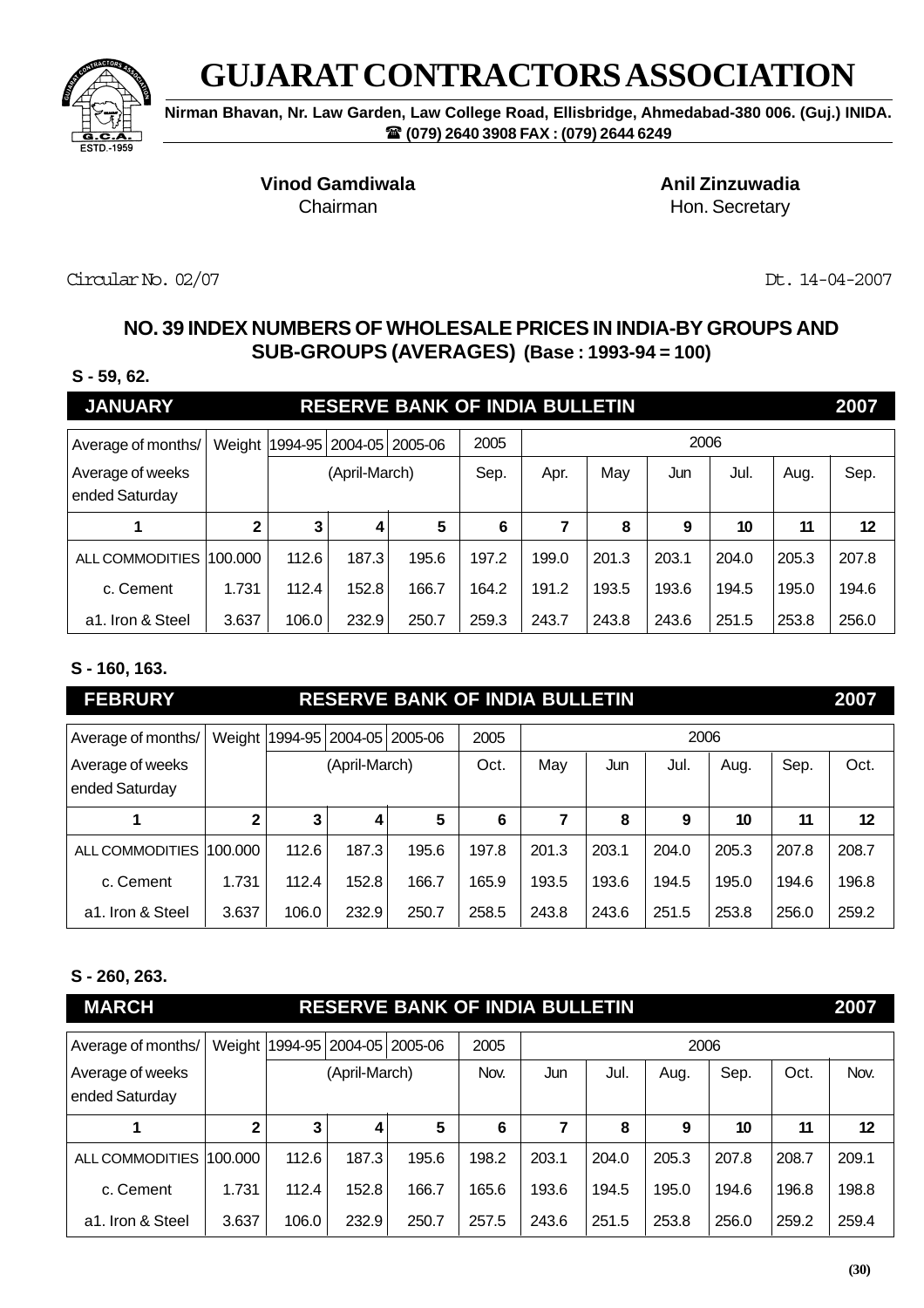

**Nirman Bhavan, Nr. Law Garden, Law College Road, Ellisbridge, Ahmedabad-380 006. (Guj.) INIDA. (079) 2640 3908 FAX : (079) 2644 6249**

**Vinod Gamdiwala Anil Zinzuwadia** 

Chairman **Hon.** Secretary

Circular No. 06/07 Dt. 14-06-2007

**No. 36 : Consumer Price Index Numbers for Industrial Workers - All India and Selected Centers (Base : 1982 = 100 upto December 2005 and 2001 = 100 for data from January 2006 onwards)**

#### **S - 368**

| <b>April</b>    |                       |         |         | <b>RESERVE BANK OF INDIA BULLETIN</b> |      |      |      |      |      |      | 2007 |
|-----------------|-----------------------|---------|---------|---------------------------------------|------|------|------|------|------|------|------|
| Centre          | <b>New</b><br>Linking | 1990-91 | 2004-05 | $2005 - 06@$                          |      |      | 2006 |      |      | 2007 |      |
|                 | Factor(1)             |         |         |                                       | Aug. | Sep. | Oct. | Nov. | Dec. | Jan. | Feb. |
|                 | $\mathbf{2}$          | 3       | 4       | 5                                     | 6    | 7    | 8    | 9    | 10   | 11   | 12   |
| All India $(2)$ | 4.63                  | 193     | 520     | 540                                   | 124  | 125  | 127  | 127  | 127  | 127  | 128  |
| Ahmedabad       | 4.62                  | 196     | 510     | 522                                   | 123  | 124  | 127  | 126  | 124  | 126  | 126  |
| Bhavnagar       | 4.76                  | 198     | 529     | 540                                   | 124  | 123  | 125  | 124  | 123  | 123  | 125  |

**No. 36 : Consumer Price Index Numbers for Industrial Workers - All India and Selected Centers (Base : 1982 = 100 upto December 2005 and 2001 = 100 for data from January 2006 onwards)**

| <b>May</b>      |                       |         | <b>RESERVE BANK OF INDIA BULLETIN</b> |         |      |      |      |      |      |      | 2007 |
|-----------------|-----------------------|---------|---------------------------------------|---------|------|------|------|------|------|------|------|
| Centre          | <b>New</b><br>Linking | 1990-91 | $2005 - 06@$                          | 2006-07 |      |      | 2006 |      |      | 2007 |      |
|                 | Factor(1)             |         |                                       |         | Sep. | Oct. | Nov. | Dec. | Jan. | Feb. | Mar. |
|                 | $\mathbf{2}$          | 3       | $\boldsymbol{4}$                      | 5       | 6    | 7    | 8    | 9    | 10   | 11   | 12   |
| All India $(2)$ | 4.63                  | 193     | 540                                   | 127     | 125  | 127  | 127  | 127  | 127  | 128  | 127  |
| Ahmedabad       | 4.62                  | 196     | 522                                   | 126     | 124  | 127  | 126  | 124  | 126  | 126  | 127  |
| Bhavnagar       | 4.76                  | 198     | 540                                   | 124     | 123  | 125  | 124  | 123  | 123  | 125  | 125  |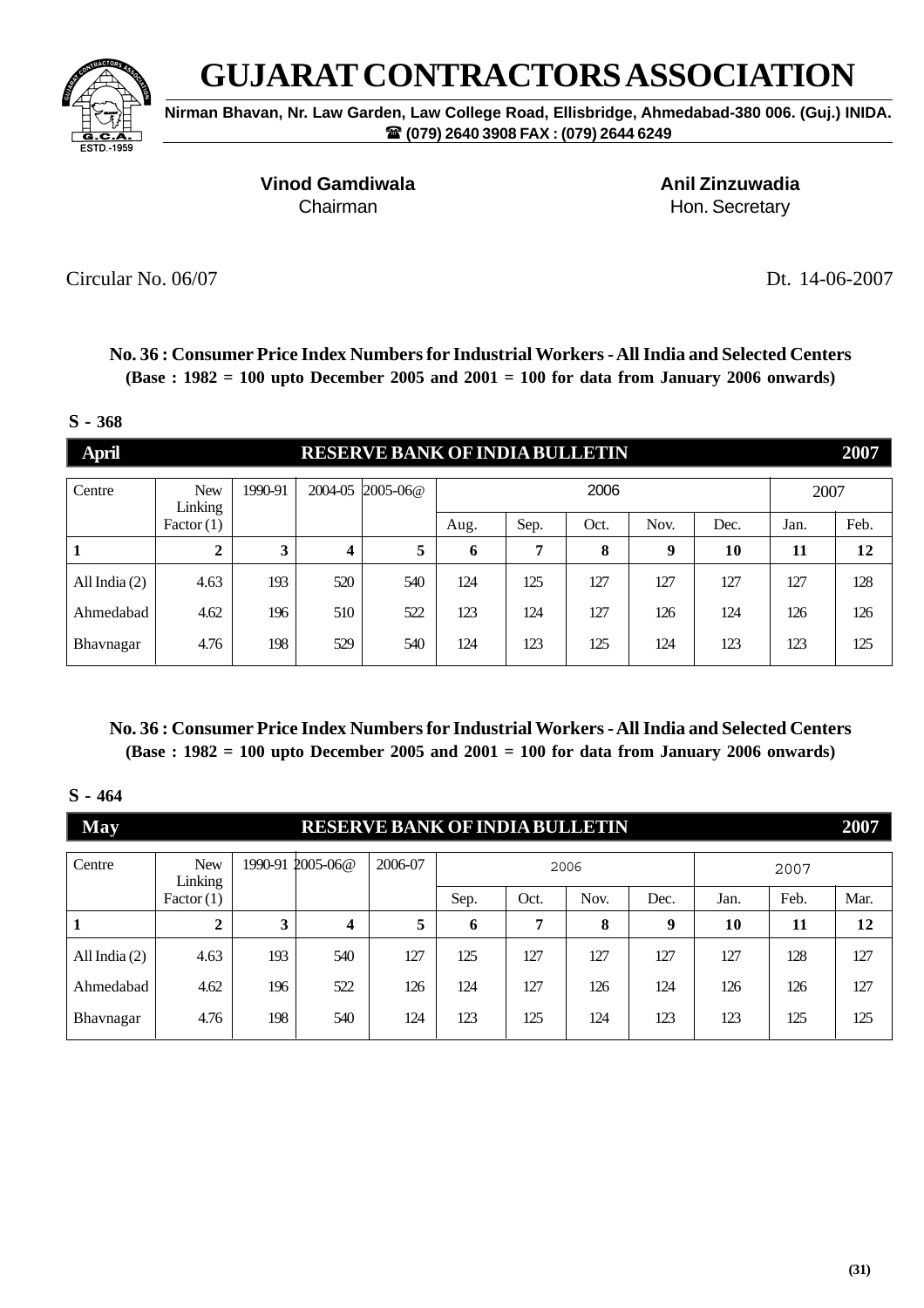

**Nirman Bhavan, Nr. Law Garden, Law College Road, Ellisbridge, Ahmedabad-380 006. (Guj.) INIDA. (079) 2640 3908 FAX : (079) 2644 6249**

**Vinod Gamdiwala Anil Zinzuwadia**

Chairman **Hon.** Secretary

Circular No. 06/07 Dt. 14-06-2007

### **No. 39 : Index Numbers of Wholesale Prices in India - by Groups and Sub Groups (Averages) (Base : 1993-94 = 100)**

**A RESERVE BANK OF INDIA BULLETIN 2007** 

#### **S - 372, 375.**

| арш                                |         |         |               | <u>NESENYE BANK OF INDIA BULLETIN</u> |       |       |       |       |       |       | 400 L |
|------------------------------------|---------|---------|---------------|---------------------------------------|-------|-------|-------|-------|-------|-------|-------|
| Average of months/                 | Weight  | 1994-95 | 2004-05       | 2005-06                               | 2005  |       |       | 2006  |       |       |       |
| Average of weeks<br>ended Saturday |         |         | (April-March) |                                       | Dec.  | Jul.  | Aug.  | Sep.  | Oct.  | Nov.  | Dec.  |
|                                    |         |         | 4             |                                       | 6     | 7     | 8     | 9     | 10    | 11    | 12    |
| ALL COMMODITIES                    | 100.000 | 112.6   | 187.3         | 195.6                                 | 197.2 | 204.0 | 205.3 | 207.8 | 208.7 | 209.1 | 208.4 |
| c. Cement                          | 1.731   | 112.4   | 152.8         | 166.7                                 | 164.3 | 194.5 | 195.0 | 194.6 | 196.8 | 198.8 | 198.6 |
| al. Iron & Steel                   | 3.637   | 106.0   | 232.9         | 250.7                                 | 256.6 | 251.5 | 253.8 | 256.0 | 259.2 | 259.4 | 259.4 |

### **No. 39 : Index Numbers of Wholesale Prices in India - by Groups and Sub Groups (Averages) (Base : 1993-94 = 100)**

#### **S - 468, 471.**

| <b>May</b>         |              |         |               | <b>RESERVE BANK OF INDIA BULLETIN</b> |                                              |       |       |       |       |       | 2007  |
|--------------------|--------------|---------|---------------|---------------------------------------|----------------------------------------------|-------|-------|-------|-------|-------|-------|
| Average of months/ | Weight       | 1994-95 | 2004-05       | 2005-06                               |                                              |       | 2006  |       |       |       | 2007  |
| Average of weeks   |              |         | (April-March) |                                       | Nov.<br>Sep.<br>Oct.<br>Jan.<br>Dec.<br>Aug. |       |       |       |       |       | Jan.  |
| ended Saturday     |              |         |               |                                       |                                              |       |       |       |       |       |       |
|                    | $\mathbf{2}$ | 3       | 4             | 5                                     | 6                                            | 7     | 8     | 9     | 10    | 11    | 12    |
| ALL COMMODITIES    | 100,000      | 112.6   | 187.3         | 195.6                                 | 196.6                                        | 205.3 | 207.8 | 208.7 | 209.1 | 208.4 | 208.8 |
| c. Cement          | 1.731        | 112.4   | 152.8         | 166.7                                 | 168.2                                        | 195.0 | 194.6 | 196.8 | 198.8 | 198.6 | 198.4 |
| a1. Iron & Steel   | 3.637        | 106.0   | 232.9         | 250.7                                 | 239.0                                        | 253.8 | 256.0 | 259.2 | 259.4 | 259.4 | 260.0 |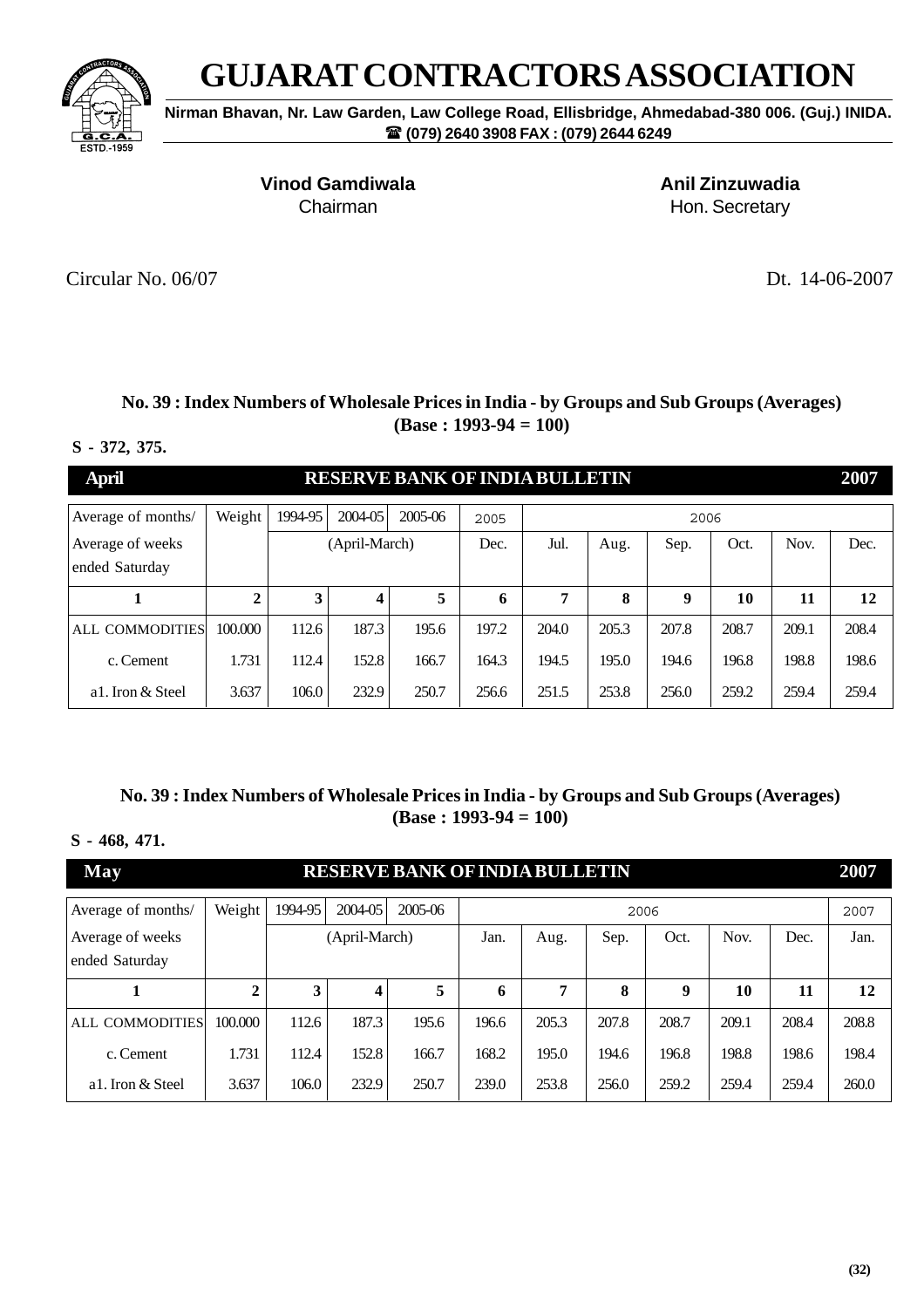

**Nirman Bhavan, Nr. Law Garden, Law College Road, Ellisbridge, Ahmedabad-380 006. (Guj.) INIDA. (079) 2640 3908 FAX : (079) 2644 6249**

**Vinod Gamdiwala** Anil Zinzuwadia

Chairman **Hon.** Secretary

Circular No. 10/07 Dt. 28-09-2007

**No. 36 : Consumer Price Index Numbers for Industrial Workers - All India and Selected Centers (Base : 1982 = 100 upto December 2005 and 2001 = 100 for data from January 2006 onwards)**

| ۰, | ֚֚֡֡<br>v |
|----|-----------|
|    |           |

| <b>JUNE</b>   |                       |         | <b>RESERVE BANK OF INDIA BULLETIN</b> |         |      |      |      |      |      |      | 2007 |
|---------------|-----------------------|---------|---------------------------------------|---------|------|------|------|------|------|------|------|
| Centre        | <b>New</b><br>Linking | 1990-91 | 2005-06@                              | 2006-07 |      | 2006 |      |      | 2007 |      |      |
|               | Factor (1)            |         |                                       |         | Oct. | Nov. | Dec. | Jan. | Feb. | Mar. | Apr. |
| 1             | $\mathbf 2$           | 3       | 4                                     | 5       | 6    | 7    | 8    | 9    | 10   | 11   | 12   |
| All India (2) | 4.63                  | 193     | 540                                   | 127     | 127  | 127  | 127  | 127  | 128  | 127  | 128  |
| Ahmedabadl    | 4.62                  | 196     | 522                                   | 126     | 127  | 126  | 124  | 126  | 126  | 127  | 127  |
| Bhavnagar     | 4.76                  | 198     | 540                                   | 124     | 125  | 124  | 123  | 123  | 125  | 125  | 126  |

**No. 36 : Consumer Price Index Numbers for Industrial Workers - All India and Selected Centers (Base : 1982 = 100 upto December 2005 and 2001 = 100 for data from January 2006 onwards)**

## **S - 668**

| <b>JULY</b>   |                       |         | <b>RESERVE BANK OF INDIA BULLETIN</b> |     |      |      |      |      |      |      | 2007 |
|---------------|-----------------------|---------|---------------------------------------|-----|------|------|------|------|------|------|------|
| Centre        | <b>New</b><br>Linking | 1990-91 | 2005-06@ 2006-07                      |     | 2006 |      |      |      | 2007 |      |      |
|               | Factor (1)            |         |                                       |     | Nov. | Dec. | Jan. | Feb. | Mar. | Apr. | May. |
|               | $\mathbf{2}$          | 3       | 4                                     | 5   | 6    |      | 8    | 9    | 10   | 11   | 12   |
| All India (2) | 4.63                  | 193     | 540                                   | 125 | 127  | 127  | 127  | 128  | 127  | 128  | 129  |
| Ahmedabadl    | 4.62                  | 196     | 522                                   | 123 | 126  | 124  | 126  | 126  | 127  | 127  | 127  |
| Bhavnagar     | 4.76                  | 198     | 540                                   | 122 | 124  | 123  | 123  | 125  | 125  | 126  | 127  |

**No. 36 : Consumer Price Index Numbers for Industrial Workers - All India and Selected Centers (Base : 1982 = 100 upto December 2005 and 2001 = 100 for data from January 2006 onwards)**

**S - 762**

| <b>AUGUST</b> |                       |         | <b>RESERVE BANK OF INDIA BULLETIN</b> |         |      |      |      |      |      |      | 2007 |
|---------------|-----------------------|---------|---------------------------------------|---------|------|------|------|------|------|------|------|
| Centre        | <b>New</b><br>Linking | 1990-91 | 2005-06@                              | 2006-07 | 2006 |      |      |      | 2007 |      |      |
|               | Factor (1)            |         |                                       |         | Nov. | Dec. | Jan. | Feb. | Mar. | Apr. | May. |
|               | $\mathbf{2}$          | 3       | 4                                     | 5       | 6    |      | 8    | 9    | 10   | 11   | 12   |
| All India (2) | 4.63                  | 193     | 540                                   | 125     | 127  | 127  | 128  | 127  | 128  | 129  | 130  |
| Ahmedabad     | 4.62                  | 196     | 522                                   | 123     | 124  | 126  | 126  | 127  | 127  | 127  | 127  |
| Bhavnagar     | 4.76                  | 198     | 540                                   | 122     | 123  | 123  | 125  | 125  | 126  | 127  | 127  |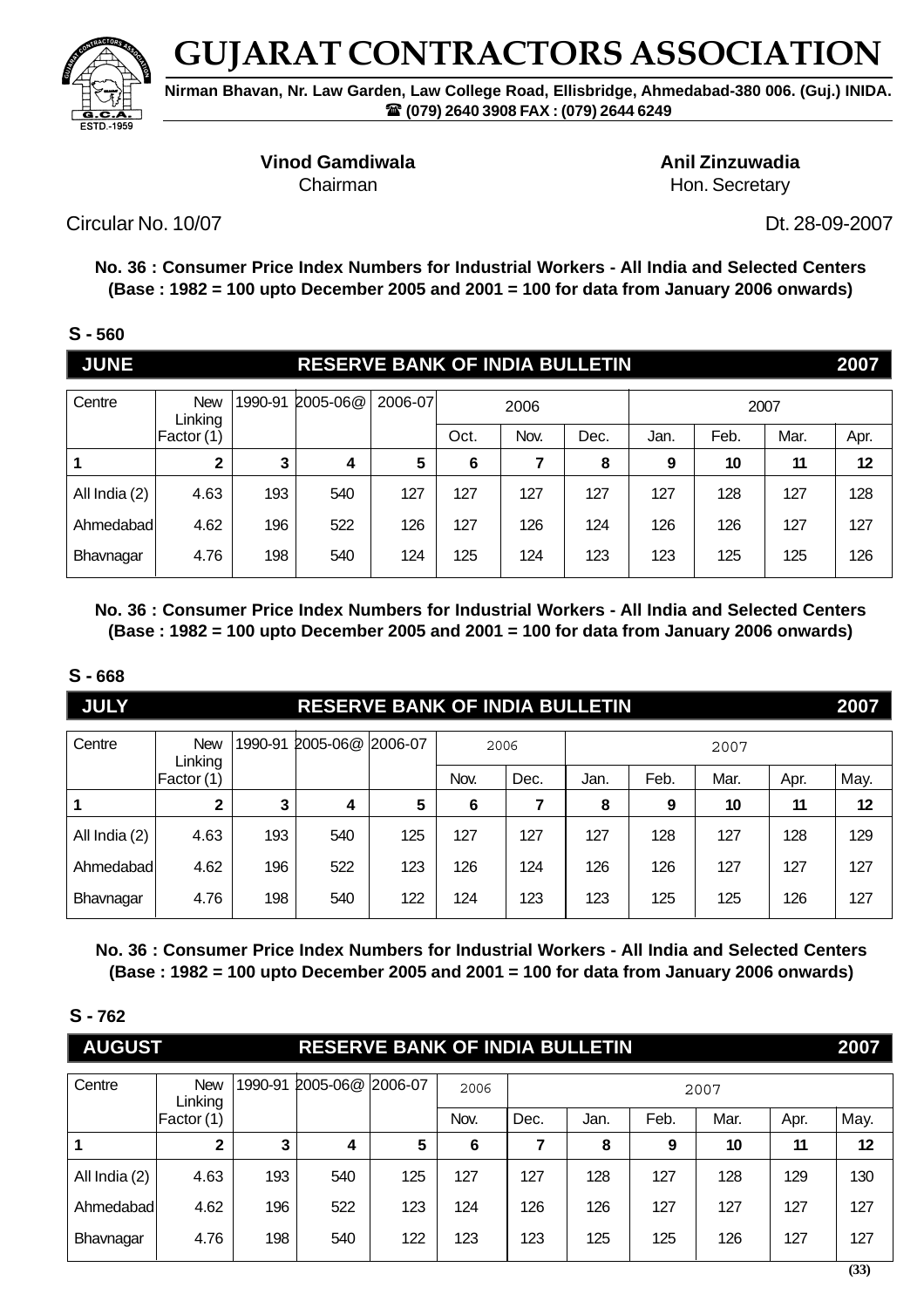

**Nirman Bhavan, Nr. Law Garden, Law College Road, Ellisbridge, Ahmedabad-380 006. (Guj.) INIDA. (079) 2640 3908 FAX : (079) 2644 6249**

**Vinod Gamdiwala Anil Zinzuwadia** 

Chairman **Hon.** Secretary

Circular No. 10/07 Dt. 28-09-2007

# **NO. 39 INDEX NUMBERS OF WHOLESALE PRICES IN INDIA-BY GROUPS AND SUB-GROUPS (AVERAGES) (Base : 1993-94 = 100)**

#### **S 564, 567.**

| <b>JUNE</b>                        |              |       |                                      | <b>RESERVE BANK OF INDIA BULLETIN</b> |       |       |       |       |       |       | 2007              |
|------------------------------------|--------------|-------|--------------------------------------|---------------------------------------|-------|-------|-------|-------|-------|-------|-------------------|
| Average of months/                 |              |       | Weight   1994-95   2004-05   2005-06 |                                       |       |       | 2006  |       |       | 2007  |                   |
| Average of weeks<br>ended Saturday |              |       | (April-March)                        |                                       | Feb.  | Sep.  | Oct.  | Nov.  | Dec.  | Jan.  | Feb.              |
|                                    | $\mathbf{2}$ | 3     | 4                                    | 5                                     | 6     | 7     | 8     | 9     | 10    | 11    | $12 \overline{ }$ |
| ALL COMMODITIES                    | 100.000      | 112.6 | 187.3                                | 195.6                                 | 196.4 | 207.8 | 208.7 | 209.1 | 208.4 | 208.8 | 208.9             |
| c. Cement                          | 1.731        | 112.4 | 152.8                                | 166.7                                 | 174.1 | 194.6 | 196.8 | 198.8 | 198.6 | 198.4 | 200.5             |
| a <sub>1</sub> . Iron & Steel      | 3.637        | 106.0 | 232.9                                | 250.7                                 | 225.6 | 256.0 | 259.2 | 259.4 | 259.4 | 260.0 | 260.4             |

## **S - 672, 675.**

| <b>JULY</b>                        |              | <b>RESERVE BANK OF INDIA BULLETIN</b><br>2007 |                             |       |       |       |       |       |       |       |       |  |  |
|------------------------------------|--------------|-----------------------------------------------|-----------------------------|-------|-------|-------|-------|-------|-------|-------|-------|--|--|
| Average of months/                 | Weight       |                                               | 1994-95   2005-06   2006-07 |       |       | 2006  |       |       |       | 2007  |       |  |  |
| Average of weeks<br>ended Saturday |              |                                               | (April-March)               |       | Mar.  | Oct.  | Nov.  | Dec.  | Jan.  | Feb.  | Mar.  |  |  |
|                                    | $\mathbf{2}$ | 3                                             | 4                           | 5     | 6     |       | 8     | 9     | 10    | 11    | 12    |  |  |
| ALL COMMODITIES                    | 100.000      | 112.6                                         | 195.6                       | 206.1 | 196.8 | 208.7 | 209.1 | 208.4 | 208.8 | 208.9 | 209.8 |  |  |
| c. Cement                          | 1.731        | 112.4                                         | 166.7                       | 197.3 | 181.8 | 196.8 | 198.8 | 198.6 | 198.4 | 200.5 | 210.7 |  |  |
| a1. Iron & Steel                   | 3.637        | 106.0                                         | 250.7                       | 254.4 | 226.5 | 259.2 | 259.4 | 259.4 | 260.0 | 260.4 | 261.9 |  |  |

## **S - 766, 769.**

| <b>AUGUST</b>                      |         | <b>RESERVE BANK OF INDIA BULLETIN</b> |               |       |       |       |       |       |       |       |       |
|------------------------------------|---------|---------------------------------------|---------------|-------|-------|-------|-------|-------|-------|-------|-------|
| Average of months/                 |         | Weight  1994-95   2005-06   2006-07   |               |       |       | 2006  |       |       | 2007  |       |       |
| Average of weeks<br>ended Saturday |         |                                       | (April-March) |       |       | Nov.  | Dec   | Jan.  | Feb.  | Mar.  | Apr.  |
|                                    | 2       | 3                                     | 4             | 5     | 6     | 7     | 8     | 9     | 10    | 11    | 12    |
| ALL COMMODITIES                    | 100.000 | 112.6                                 | 195.6         | 206.1 | 199.0 | 209.1 | 208.4 | 208.8 | 208.9 | 209.8 | 211.5 |
| c. Cement                          | 1.731   | 112.4                                 | 166.7         | 197.3 | 191.2 | 198.8 | 198.6 | 198.4 | 200.5 | 210.7 | 211.6 |
| a <sub>1</sub> . Iron & Steel      | 3.637   | 106.0                                 | 250.7         | 254.4 | 243.7 | 259.4 | 259.4 | 260.0 | 260.4 | 261.9 | 266.7 |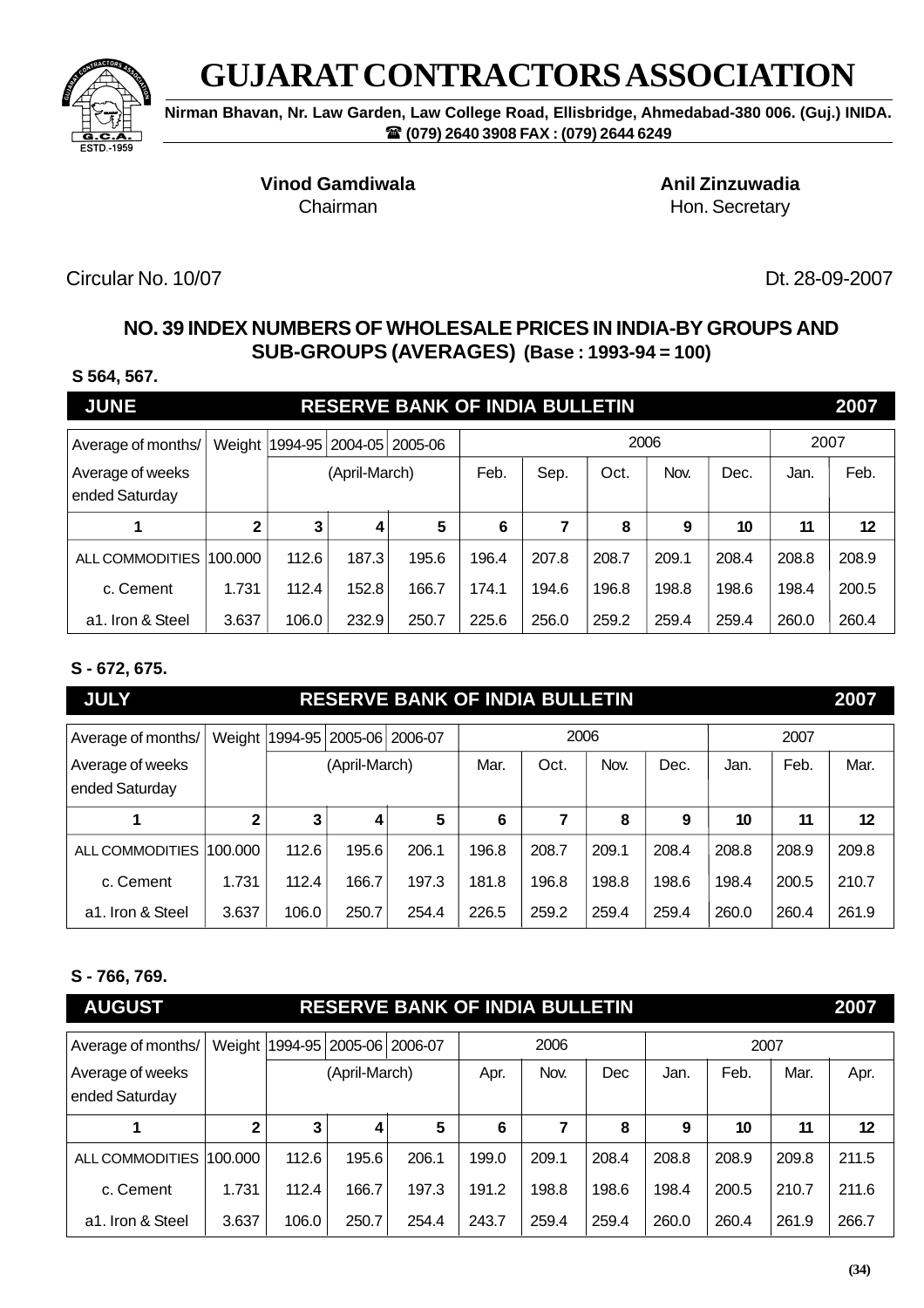

**Nirman Bhavan, Nr. Law Garden, Law College Road, Ellisbridge, Ahmedabad-380 006. (Guj.) INIDA. (079) 2640 3908 FAX : (079) 2644 6249**

### **Vinod Gamdiwala Anil Zinzuwadia**

Chairman **Hon.** Secretary

Circular No. 16/07 Dt. 20-12-2007

**No. 36 : Consumer Price Index Numbers for Industrial Workers - All India and Selected Centers (Base : 1982 = 100 upto December 2005 and 2001 = 100 for data from January 2006 onwards)**

### **S - 856**

| <b>SEPTEMBER</b> |                       |         | <b>RESERVE BANK OF INDIA BULLETIN</b> |         |      |      |      |      |     |     | 2007 |
|------------------|-----------------------|---------|---------------------------------------|---------|------|------|------|------|-----|-----|------|
| Centre           | <b>New</b><br>Linking | 1990-91 | 2005-06@                              | 2006-07 |      |      |      | 2007 |     |     |      |
|                  | Factor (1)            |         |                                       |         | Jan. | Feb. | Mar. | Apr. | May | Jun | July |
| 1                | າ                     | 3       | 4                                     | 5       | 6    | 7    | 8    | 9    | 10  | 11  | 12   |
| All India (2)    | 4.63                  | 193     | 540                                   | 127     | 127  | 128  | 127  | 128  | 129 | 130 | 132  |
| Ahmedabad        | 4.62                  | 196     | 522                                   | 123     | 126  | 126  | 127  | 127  | 127 | 127 | 131  |
| Bhavnagar        | 4.76                  | 198     | 540                                   | 122     | 123  | 125  | 125  | 126  | 127 | 127 | 134  |

**No. 36 : Consumer Price Index Numbers for Industrial Workers - All India and Selected Centers (Base : 1982 = 100 upto December 2005 and 2001 = 100 for data from January 2006 onwards)**

### **S - 962**

| <b>OCTOBER</b> |                       |         | <b>RESERVE BANK OF INDIA BULLETIN</b> |     |      |      |      |      |     |      | 2007 |
|----------------|-----------------------|---------|---------------------------------------|-----|------|------|------|------|-----|------|------|
| Centre         | <b>New</b><br>Linking | 1990-91 | 2005-06@ 2006-07                      |     |      |      |      | 2007 |     |      |      |
|                | Factor (1)            |         |                                       |     | Feb. | Mar. | Apr. | May  | Jun | July | Aug. |
|                | $\mathbf{2}$          | 3       | 4                                     | 5   | 6    |      | 8    | 9    | 10  | 11   | 12   |
| All India (2)  | 4.63                  | 193     | 540                                   | 125 | 128  | 127  | 128  | 129  | 130 | 132  | 133  |
| Ahmedabad      | 4.62                  | 196     | 522                                   | 123 | 126  | 127  | 127  | 127  | 127 | 131  | 131  |
| Bhavnagar      | 4.76                  | 198     | 540                                   | 122 | 125  | 125  | 126  | 127  | 127 | 134  | 133  |

**No. 36 : Consumer Price Index Numbers for Industrial Workers - All India and Selected Centers (Base : 1982 = 100 upto December 2005 and 2001 = 100 for data from January 2006 onwards)**

| <b>NOVEMBER</b> |                       |         | <b>RESERVE BANK OF INDIA BULLETIN</b> |     |      |      |      |     |      |     | 2007 |
|-----------------|-----------------------|---------|---------------------------------------|-----|------|------|------|-----|------|-----|------|
| Centre          | <b>New</b><br>Linking | 1990-91 | 2005-06@ 2006-07                      |     |      |      |      |     | 2007 |     |      |
|                 | Factor (1)            |         |                                       |     | Mar. | Apr. | May. | Jun | July | Aug | Sep  |
|                 |                       | 3       | 4                                     | 5   | 6    |      | 8    | 9   | 10   | 11  | 12   |
| All India (2)   | 4.63                  | 193     | 540                                   | 125 | 127  | 128  | 129  | 130 | 132  | 133 | 133  |
| Ahmedabad       | 4.62                  | 196     | 522                                   | 123 | 127  | 127  | 127  | 127 | 131  | 131 | 131  |
| Bhavnagar       | 4.76                  | 198     | 540                                   | 122 | 125  | 126  | 127  | 127 | 134  | 133 | 133  |
|                 |                       |         |                                       |     |      |      |      |     |      |     | (35) |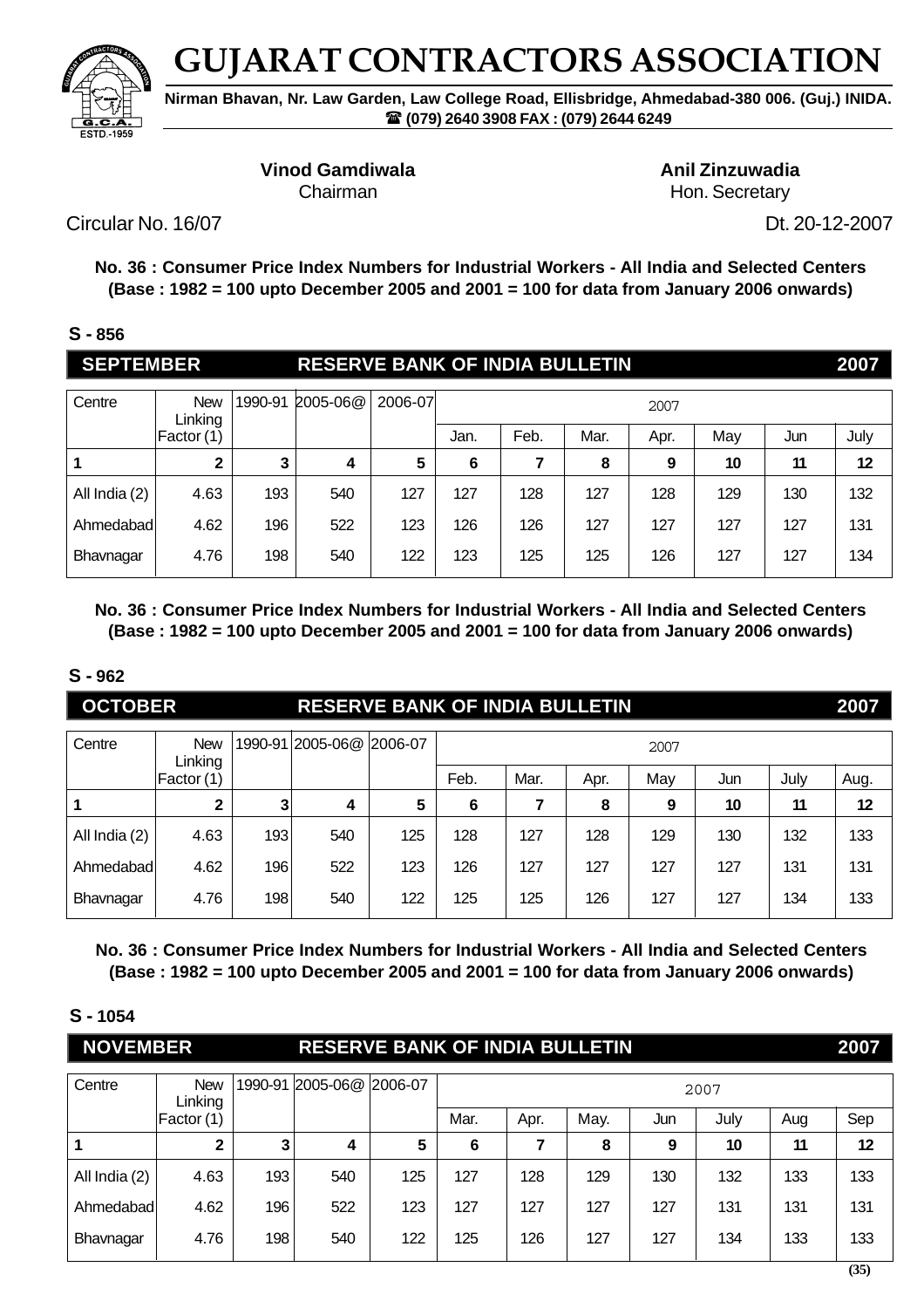

**Nirman Bhavan, Nr. Law Garden, Law College Road, Ellisbridge, Ahmedabad-380 006. (Guj.) INIDA. (079) 2640 3908 FAX : (079) 2644 6249**

**Vinod Gamdiwala Anil Zinzuwadia** 

Chairman **Hon.** Secretary

Circular No. 16/07 Dt. 20-12-2007

# **NO. 39 INDEX NUMBERS OF WHOLESALE PRICES IN INDIA-BY GROUPS AND SUB-GROUPS (AVERAGES) (Base : 1993-94 = 100)**

#### **S 860, 863.**

| <b>SEPETMBER</b>                   |              | <b>RESERVE BANK OF INDIA BULLETIN</b> |                             |       |       |       |       |                      |       |       |       |
|------------------------------------|--------------|---------------------------------------|-----------------------------|-------|-------|-------|-------|----------------------|-------|-------|-------|
| Average of months/                 | Weight       |                                       | 1994-95   2005-06   2006-07 |       |       | 2006  |       |                      | 2007  |       |       |
| Average of weeks<br>ended Saturday |              |                                       | (April-March)               |       | May.  | Dec.  | Jan.  | Feb.<br>Mar.<br>Apr. |       |       |       |
|                                    | $\mathbf{2}$ | 3                                     | 4                           | 5     | 6     | 7     | 8     | 9                    | 10    | 11    | 12    |
| ALL COMMODITIES                    | 100.000      | 112.6                                 | 195.6                       | 206.1 | 201.3 | 208.4 | 208.8 | 208.9                | 209.8 | 211.5 | 212.3 |
| c. Cement                          | 1.731        | 112.4                                 | 166.7                       | 197.3 | 193.5 | 198.6 | 198.4 | 200.5                | 210.7 | 211.6 | 211.6 |
| a1. Iron & Steel                   | 3.637        | 106.0                                 | 250.7                       | 254.4 | 243.8 | 259.4 | 260.0 | 260.4                | 261.9 | 266.7 | 267.9 |

## **S - 966, 969.**

| <b>OCTOBER</b>                     |              |                                      |               | <b>RESERVE BANK OF INDIA BULLETIN</b> |                                                 |       |       |       |       |       | 2007  |
|------------------------------------|--------------|--------------------------------------|---------------|---------------------------------------|-------------------------------------------------|-------|-------|-------|-------|-------|-------|
| Average of months/                 |              | Weight   1994-95   2005-06   2006-07 |               |                                       | 2006                                            |       |       | 2007  |       |       |       |
| Average of weeks<br>ended Saturday |              |                                      | (April-March) |                                       | Feb.<br>May<br>Mar.<br>Apr.<br>Jan.<br>Jun<br>7 |       |       |       |       |       | Jun   |
|                                    | $\mathbf{2}$ | 3                                    | 4             | 5                                     | 6                                               |       | 8     | 9     | 10    | 11    | 12    |
| ALL COMMODITIES                    | 100.000      | 112.6                                | 195.6         | 206.1                                 | 203.1                                           | 208.8 | 208.9 | 209.8 | 211.5 | 212.3 | 212.3 |
| c. Cement                          | 1.731        | 112.4                                | 166.7         | 197.3                                 | 193.6                                           | 198.4 | 200.5 | 210.7 | 211.6 | 211.6 | 213.3 |
| a1. Iron & Steel                   | 3.637        | 106.0                                | 250.7         | 254.4                                 | 243.6                                           | 260.0 | 260.4 | 261.9 | 266.7 | 267.9 | 268.1 |

### **S - 1058, 1061.**

| <b>NOVEMBER</b>                    |              | <b>RESERVE BANK OF INDIA BULLETIN</b> |                                      |       |       |       |       |       |       |       |         |
|------------------------------------|--------------|---------------------------------------|--------------------------------------|-------|-------|-------|-------|-------|-------|-------|---------|
| Average of months/                 |              |                                       | Weight   1994-95   2005-06   2006-07 |       | 2006  |       |       | 2007  |       |       |         |
| Average of weeks<br>ended Saturday |              |                                       | (April-March)                        |       | Jul.  | Feb.  | Mar.  | Apr.  | May   | Jun   | July    |
|                                    | $\mathbf{2}$ | 3                                     | 4                                    | 5     | 6     | 7     | 8     | 9     | 10    | 11    | $12 \,$ |
| ALL COMMODITIES                    | 100.000      | 112.6                                 | 195.6                                | 206.1 | 204.0 | 208.9 | 209.8 | 211.5 | 212.3 | 212.3 | 213.6   |
| c. Cement                          | 1.731        | 112.4                                 | 166.7                                | 197.3 | 194.5 | 200.5 | 210.7 | 211.6 | 211.6 | 213.3 | 215.1   |
| a <sub>1</sub> . Iron & Steel      | 3.637        | 106.0                                 | 250.7                                | 254.4 | 251.5 | 260.4 | 261.9 | 266.7 | 267.9 | 268.1 | 268.8   |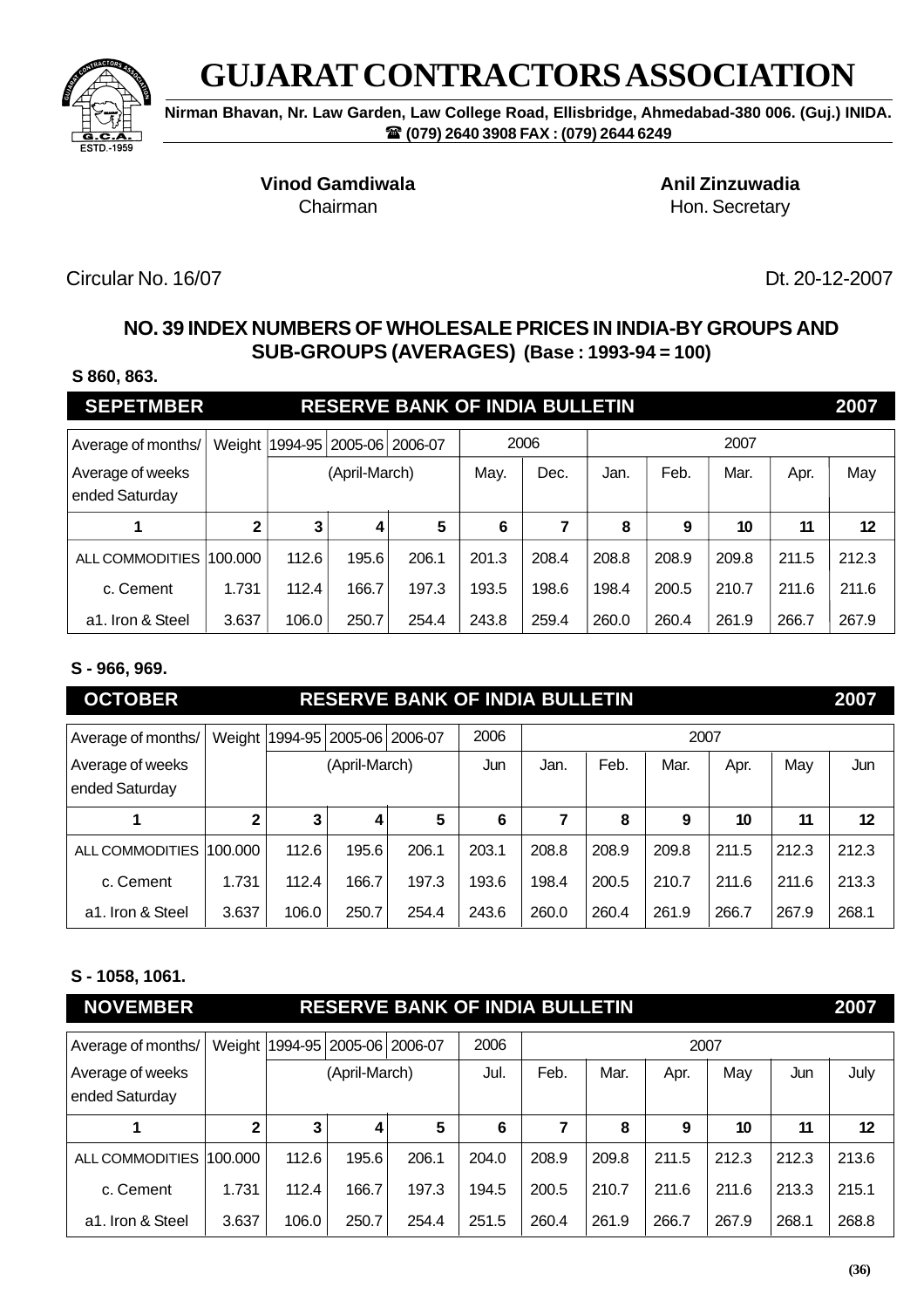

**Nirman Bhavan, Nr. Law Garden, Law College Road, Ellisbridge, Ahmedabad-380 006. (Guj.) INIDA. (079) 2640 3908 FAX : (079) 2644 6249**

**Vinod Gamdiwala Anil Zinzuwadia** 

Chairman **Hon.** Secretary

Circular No. 17/08 Dt. 10-01-2008

**No. 36 : Consumer Price Index Numbers for Industrial Workers - All India and Selected Centers (Base : 1982 = 100 upto December 2005 and 2001 = 100 for data from January 2006 onwards)**

#### **S - 1146**

| <b>DECEMBER</b> |                       |         | <b>RESERVE BANK OF INDIA BULLETIN</b> |         |      |      |      |       |      |      | 2007 |
|-----------------|-----------------------|---------|---------------------------------------|---------|------|------|------|-------|------|------|------|
| Centre          | <b>New</b><br>Linking | 1990-91 | $2005 - 06@$                          | 2006-07 |      |      |      |       | 2007 |      |      |
|                 | Factor (1)            |         |                                       |         | Apr. | May. | Jun. | July. | Aug. | Sep. | Oct. |
|                 | $\mathbf 2$           | 3       | 4                                     | 5       | 6    | 7    | 8    | 9     | 10   | 11   | 12   |
| All India (2)   | 4.63                  | 193     | 540                                   | 125     | 128  | 129  | 130  | 132   | 133  | 133  | 134  |
| Ahmedabad       | 4.62                  | 196     | 522                                   | 123     | 127  | 127  | 127  | 131   | 131  | 131  | 133  |
| Bhavnagar       | 4.76                  | 198     | 540                                   | 122     | 126  | 127  | 127  | 134   | 133  | 133  | 133  |

## **NO. 39 INDEX NUMBERS OF WHOLESALE PRICES IN INDIA-BY GROUPS AND SUB-GROUPS (AVERAGES) (Base : 1993-94 = 100)**

#### **S 1150, 1152.**

# **DECEMBER RESERVE BANK OF INDIA BULLETIN 2007**

| Average of months/                 |       |       | Weight   1994-95   2005-06   2006-07 |       |       | 2007  |       |       |       |       |       |  |
|------------------------------------|-------|-------|--------------------------------------|-------|-------|-------|-------|-------|-------|-------|-------|--|
| Average of weeks<br>ended Saturday |       |       | (April-March)                        |       |       | Mar.  | Apr.  | May.  | Jun.  | Jul.  | Aug.  |  |
|                                    | 2     | 3     | 4                                    | 5     | 6     |       | 8     | 9     | 10    | 11    | 12    |  |
| ALL COMMODITIES 1100.000           |       | 112.6 | 195.6                                | 206.1 | 205.3 | 209.8 | 211.5 | 212.3 | 212.3 | 213.6 | 213.8 |  |
| c. Cement                          | 1.731 | 112.4 | 166.7                                | 197.3 | 195.0 | 210.7 | 211.6 | 211.6 | 213.3 | 215.1 | 215.6 |  |
| a1. Iron & Steel                   | 3.637 | 106.0 | 250.7                                | 254.4 | 253.8 | 261.9 | 266.7 | 267.9 | 268.1 | 268.8 | 267.5 |  |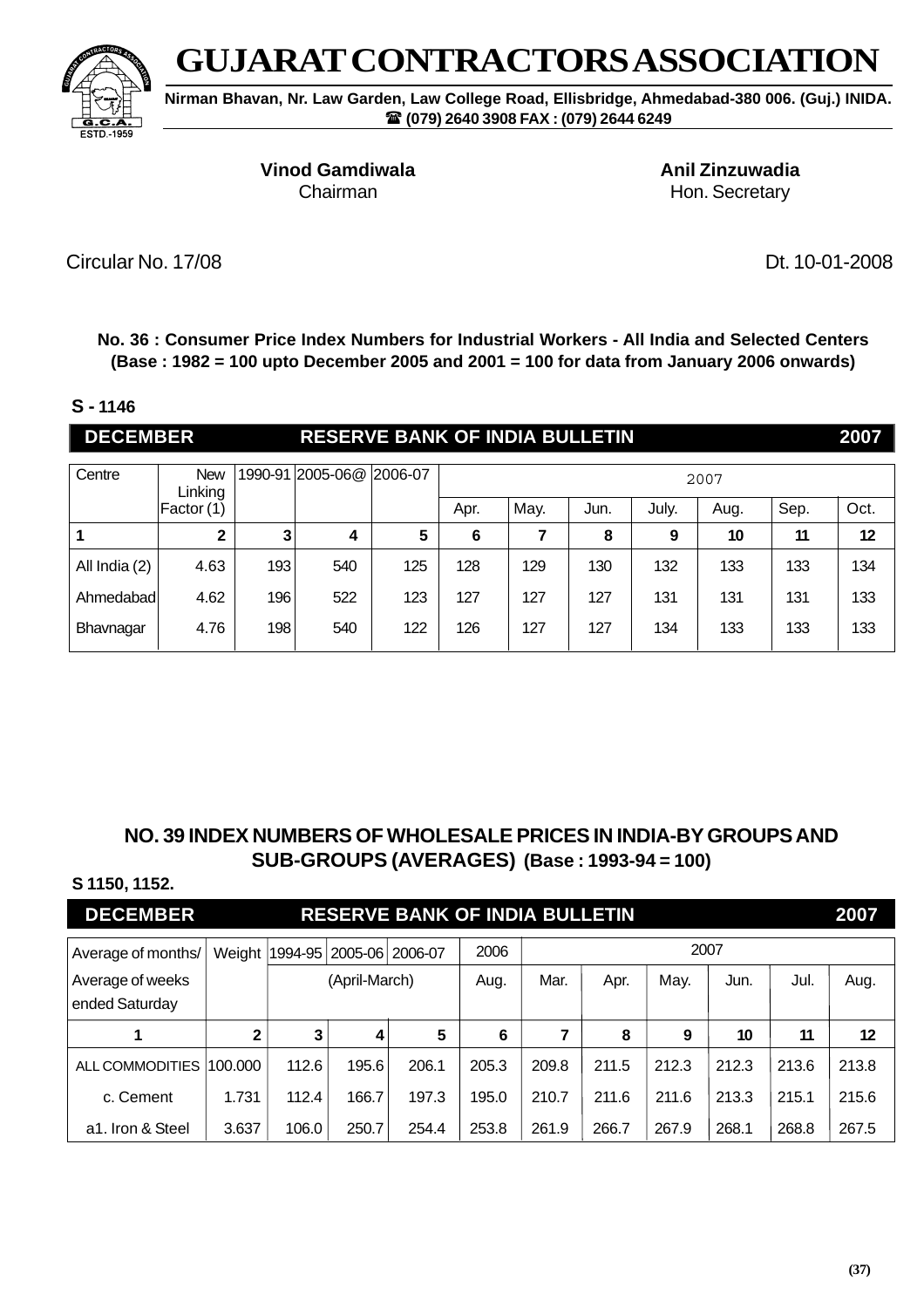

**Nirman Bhavan, Nr. Law Garden, Law College Road, Ellisbridge, Ahmedabad-380 006. (Guj.) INIDA. (079) 2640 3908 FAX : (079) 2644 6249**

## **Vinod Gamdiwala Anil Zinzuwadia**

Chairman **Hon.** Secretary

Circular No. 002/08-09 Dt. 02-04-2008

**No. 36 : Consumer Price Index Numbers for Industrial Workers - All India and Selected Centers (Base : 1982 = 100 upto December 2005 and 2001 = 100 for data from January 2006 onwards)**

## **S - 56**

| <b>JANUARY</b> |                       |         | <b>RESERVE BANK OF INDIA BULLETIN</b> |         |     |     |      |      |       |      | 2008 |
|----------------|-----------------------|---------|---------------------------------------|---------|-----|-----|------|------|-------|------|------|
| Centre         | <b>New</b><br>Linking | 1990-91 | 2005-06@                              | 2006-07 |     |     |      | 2007 |       |      |      |
|                | Factor (1)            |         |                                       |         | May | Jun | July | Aug. | Sept. | Oct. | Nov. |
|                | 2                     | 3       | 4                                     | 5       | 6   | 7   | 8    | 9    | 10    | 11   | 12   |
| All India (2)  | 4.63                  | 193     | 540                                   | 125     | 129 | 130 | 132  | 133  | 133   | 134  | 134  |
| Ahmedabad      | 4.62                  | 196     | 522                                   | 123     | 127 | 127 | 131  | 131  | 131   | 133  | 132  |
| Bhavnagar      | 4.76                  | 198     | 540                                   | 122     | 127 | 127 | 134  | 133  | 133   | 133  | 131  |

## **S - 158**

| <b>FEBRUARY</b> |                                                             |     | <b>RESERVE BANK OF INDIA BULLETIN</b> |     |     |      |      |       |      |      | 2008 |
|-----------------|-------------------------------------------------------------|-----|---------------------------------------|-----|-----|------|------|-------|------|------|------|
| Centre          | 2006-07<br>1990-91<br>$2005 - 06@$<br><b>New</b><br>Linking |     |                                       |     |     |      |      | 2007  |      |      |      |
|                 | Factor (1)                                                  |     |                                       |     | Jun | July | Aug. | Sept. | Oct. | Nov. | Dec. |
|                 | $\mathbf{2}$                                                | 3   | 4                                     | 5   | 6   |      | 8    | 9     | 10   | 11   | 12   |
| All India (2)   | 4.63                                                        | 193 | 540                                   | 125 | 130 | 132  | 133  | 133   | 134  | 134  | 134  |
| Ahmedabad       | 4.62                                                        | 196 | 522                                   | 123 | 127 | 131  | 131  | 131   | 133  | 132  | 132  |
| Bhavnagar       | 4.76                                                        | 198 | 540                                   | 122 | 127 | 134  | 133  | 133   | 133  | 131  | 130  |

| <b>MARCH</b>  |                       |         | <b>RESERVE BANK OF INDIA BULLETIN</b> |         |      |      |       |      |      |      | 2008 |
|---------------|-----------------------|---------|---------------------------------------|---------|------|------|-------|------|------|------|------|
| Centre        | <b>New</b><br>Linking | 1990-91 | 2005-06@                              | 2006-07 |      |      |       | 2007 |      |      | 2008 |
|               | Factor (1)            |         |                                       |         | July | Aug. | Sept. | Oct. | Nov. | Dec. | Jan. |
|               | 2                     | 3       | 4                                     | 5       | 6    |      | 8     | 9    | 10   | 11   | 12   |
| All India (2) | 4.63                  | 193     | 540                                   | 125     | 132  | 133  | 133   | 134  | 134  | 134  | 134  |
| Ahmedabad     | 4.62                  | 196     | 522                                   | 123     | 131  | 131  | 131   | 133  | 132  | 132  | 131  |
| Bhavnagar     | 4.76                  | 198     | 540                                   | 122     | 134  | 133  | 133   | 133  | 131  | 130  | 131  |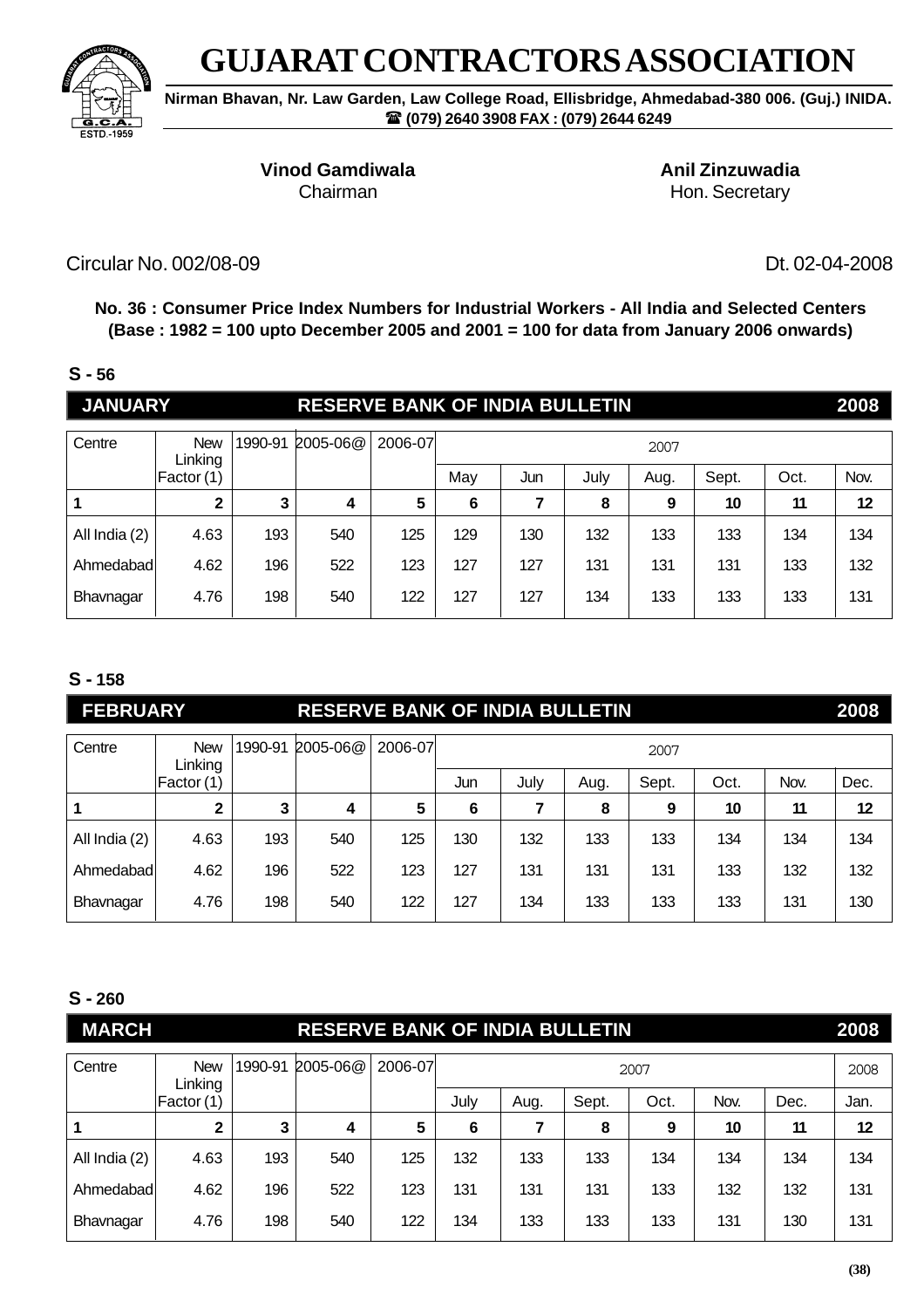

**Nirman Bhavan, Nr. Law Garden, Law College Road, Ellisbridge, Ahmedabad-380 006. (Guj.) INIDA. (079) 2640 3908 FAX : (079) 2644 6249**

**Vinod Gamdiwala Anil Zinzuwadia** 

Chairman **Hon.** Secretary

Circular No. 002/08-09 Dt. 02-04-2008

## **NO. 39 INDEX NUMBERS OF WHOLESALE PRICES IN INDIA-BY GROUPS AND SUB-GROUPS (AVERAGES) (Base : 1993-94 = 100)**

#### **S 60, 62, 63.**

| <b>JANUARY</b>                     |         |                                             |               | <b>RESERVE BANK OF INDIA BULLETIN</b> |       |       |       |       |       |       | 2008  |
|------------------------------------|---------|---------------------------------------------|---------------|---------------------------------------|-------|-------|-------|-------|-------|-------|-------|
| Average of months/                 | Weight  | 2006<br>2007<br>1994-95   2005-06   2006-07 |               |                                       |       |       |       |       |       |       |       |
| Average of weeks<br>ended Saturday |         |                                             | (April-March) |                                       | Sep.  | Apr.  | May.  | Jun.  | Jul.  | Aug.  | Sept. |
|                                    |         | 3                                           | 4             | 5                                     | 6     | 7     | 8     | 9     | 10    | 11    | 12    |
| ALL COMMODITIES                    | 100.000 | 112.6                                       | 195.6         | 206.1                                 | 207.8 | 211.5 | 212.3 | 212.3 | 213.6 | 213.8 | 215.1 |
| c. Cement                          | 1.731   | 112.4                                       | 166.7         | 197.3                                 | 194.6 | 211.6 | 211.6 | 213.3 | 215.1 | 215.6 | 219.8 |
| a1. Iron & Steel                   | 3.637   | 106.0                                       | 250.7         | 254.4                                 | 256.0 | 266.7 | 267.9 | 268.1 | 268.8 | 267.5 | 276.7 |

## **S 162, 164, 165.**

| <b>FEBRUARY</b>                    |              |                                             |               | <b>RESERVE BANK OF INDIA BULLETIN</b> |       |       |       |       |       |       | 2008  |
|------------------------------------|--------------|---------------------------------------------|---------------|---------------------------------------|-------|-------|-------|-------|-------|-------|-------|
| Average of months/                 | Weight       | 2006<br>2007<br>1994-95   2005-06   2006-07 |               |                                       |       |       |       |       |       |       |       |
| Average of weeks<br>ended Saturday |              |                                             | (April-March) |                                       | Oct.  | May.  | Jun.  | Jul.  | Aug.  | Sept. | Oct.  |
|                                    | $\mathbf{2}$ | 3                                           | 4             | 5                                     | 6     | 7     | 8     | 9     | 10    | 11    | 12    |
| ALL COMMODITIES                    | 100.000      | 112.6                                       | 195.6         | 206.1                                 | 208.7 | 212.3 | 212.3 | 213.6 | 213.8 | 215.1 | 215.2 |
| c. Cement                          | 1.731        | 112.4                                       | 166.7         | 197.3                                 | 196.8 | 211.6 | 213.3 | 215.1 | 215.6 | 219.8 | 220.0 |
| a1. Iron & Steel                   | 3.637        | 106.0                                       | 250.7         | 254.4                                 | 259.2 | 267.9 | 268.1 | 268.8 | 267.5 | 276.7 | 277.6 |

### **S 264, 267,**

| <b>MARCH</b>                       |              |       |                             | <b>RESERVE BANK OF INDIA BULLETIN</b> |       |       |       |       |       |       | 2008    |  |
|------------------------------------|--------------|-------|-----------------------------|---------------------------------------|-------|-------|-------|-------|-------|-------|---------|--|
| Average of months/                 | Weight       |       | 1994-95   2005-06   2006-07 |                                       | 2006  | 2007  |       |       |       |       |         |  |
| Average of weeks<br>ended Saturday |              |       | (April-March)               |                                       | Nov.  | Jun.  | Jul.  | Aug.  | Sept. | Oct.  | Nov.    |  |
|                                    | $\mathbf{2}$ | 3     | 4                           | 5                                     | 6     | 7     | 8     | 9     | 10    | 11    | $12 \,$ |  |
| ALL COMMODITIES 100.000            |              | 112.6 | 195.6                       | 206.1                                 | 209.1 | 212.3 | 213.6 | 213.8 | 215.1 | 215.2 | 215.9   |  |
| c. Cement                          | 1.731        | 112.4 | 166.7                       | 197.3                                 | 198.8 | 213.3 | 215.1 | 215.6 | 219.8 | 220.0 | 219.7   |  |
| a1. Iron & Steel                   | 3.637        | 106.0 | 250.7                       | 254.4                                 | 259.4 | 268.1 | 268.8 | 267.5 | 276.7 | 277.6 | 278.4   |  |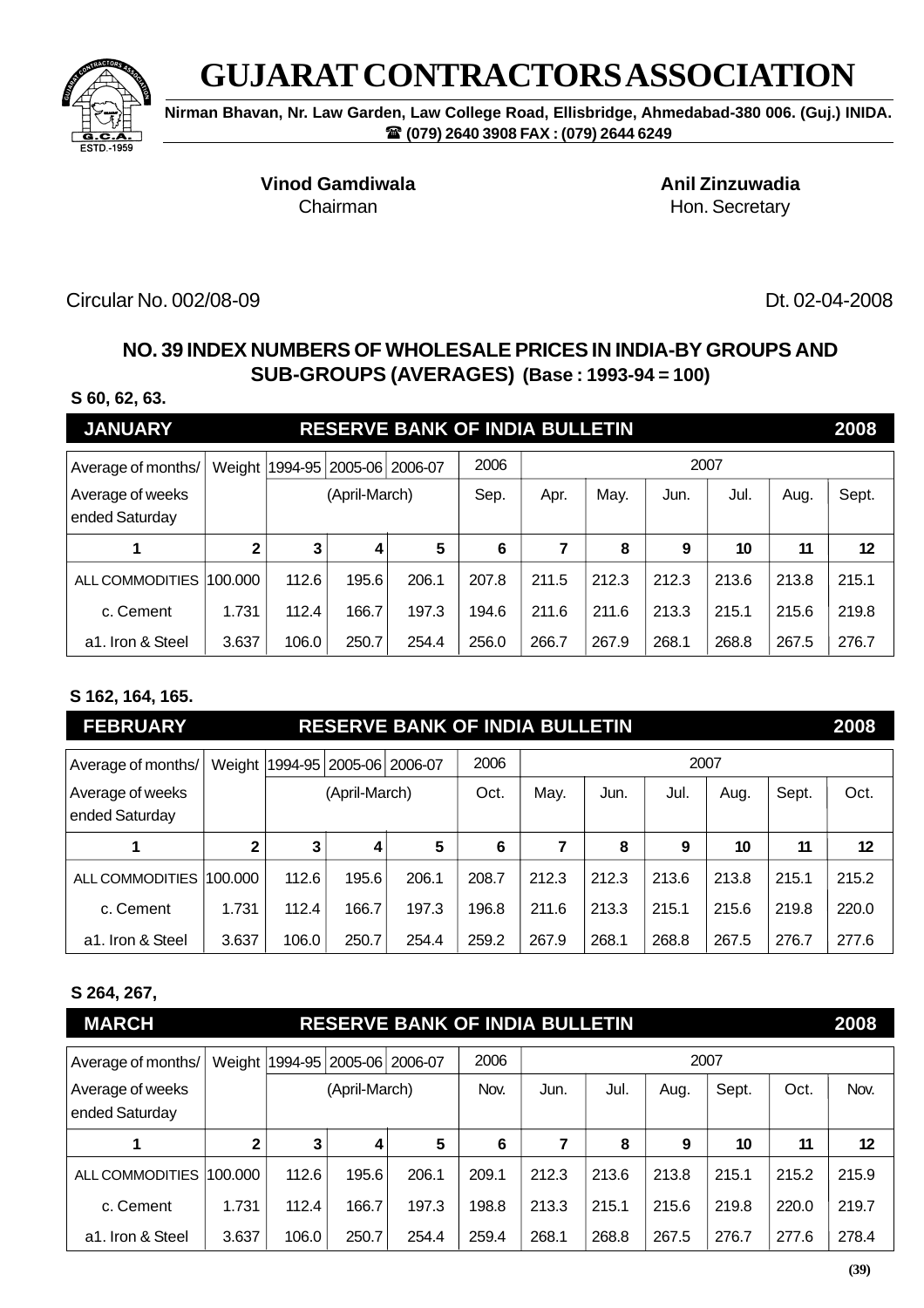

**Nirman Bhavan, Nr. Law Garden, Law College Road, Ellisbridge, Ahmedabad-380 006. (Guj.) INIDA. (079) 2640 3908 FAX : (079) 2644 6249**

> **Vinod Gamdiwala Anil Zinzuwadia** Chairman **Hon.** Secretary

Circular No. 003/08-09 Dt. 02-04-2008

## **NO. 36 CONSUMER PRICE INDEX NUMBERS FOR INDUSTRIAL WORKERS - ALL - INDIA AND SELECTED CENTRES (Base : 2001 = 100)**

### **S - 374**

| <b>APRIL</b>  |                       |         | <b>RESERVE BANK OF INDIA BULLETIN</b> |     |      |       |      |      |      |      | 2008 |
|---------------|-----------------------|---------|---------------------------------------|-----|------|-------|------|------|------|------|------|
| Centre        | <b>New</b><br>Linking | 1990-91 | 2005-06@2006-07                       |     |      |       | 2007 |      |      | 2008 |      |
|               | Factor (1)            |         |                                       |     | Aug. | Sept. | Oct. | Nov. | Dec. | Jan. | Feb. |
|               | 2                     | 3       | 4                                     | 5   | 6    |       | 8    | 9    | 10   | 11   | 12   |
| All India (2) | 4.63                  | 193     | 540                                   | 125 | 133  | 133   | 134  | 134  | 134  | 134  | 135  |
| Ahmedabad     | 4.62                  | 196     | 522                                   | 123 | 131  | 131   | 133  | 132  | 132  | 131  | 132  |
| Bhavnagar     | 4.76                  | 198     | 540                                   | 122 | 133  | 133   | 133  | 131  | 130  | 131  | 131  |

## **S - 468**

| <b>MAY</b>    |              |                    | <b>RESERVE BANK OF INDIA BULLETIN</b> |         |       |      |      |      |      |      | 2008 |
|---------------|--------------|--------------------|---------------------------------------|---------|-------|------|------|------|------|------|------|
| Centre        | <b>New</b>   | 1990-91<br>Linking | $2005 - 06@$                          | 2006-07 |       |      | 2007 |      |      | 2008 |      |
|               | Factor (1)   |                    |                                       |         | Sept. | Oct. | Nov. | Dec. | Jan. | Feb. | Mar. |
|               | $\mathbf{2}$ |                    | 4                                     | 5       | 6     |      | 8    | 9    | 10   | 11   | 12   |
| All India (2) | 4.63         | 193                | 125                                   | 133     | 133   | 134  | 134  | 134  | 134  | 135  | 137  |
| Ahmedabad     | 4.62         | 196                | 123                                   | 131     | 131   | 133  | 132  | 132  | 131  | 132  | 133  |
| Bhavnagar     | 4.76         | 198                | 122                                   | 131     | 133   | 133  | 131  | 130  | 131  | 131  | 131  |

| <b>JUNE</b>   |              |         | <b>RESERVE BANK OF INDIA BULLETIN</b> |     |      |      |      |      |      |      | 2008 |
|---------------|--------------|---------|---------------------------------------|-----|------|------|------|------|------|------|------|
| Centre        | <b>New</b>   | 1990-91 | 2005-06@ 2006-07                      |     |      | 2007 |      |      | 2008 |      |      |
|               | Factor (1)   | Linking |                                       |     | Oct. | Nov. | Dec. | Jan. | Feb. | Mar. | Apr. |
|               | $\mathbf{2}$ | 3       | 4                                     | 5   | 6    | 7    | 8    | 9    | 10   | 11   | 12   |
| All India (2) | 4.63         | 193     | 125                                   | 133 | 134  | 134  | 134  | 134  | 135  | 137  | 138  |
| Ahmedabad.    | 4.62         | 196     | 123                                   | 131 | 133  | 132  | 132  | 131  | 132  | 133  | 135  |
| Bhavnagar     | 4.76         | 198     | 122                                   | 131 | 133  | 131  | 130  | 131  | 131  | 131  | 133  |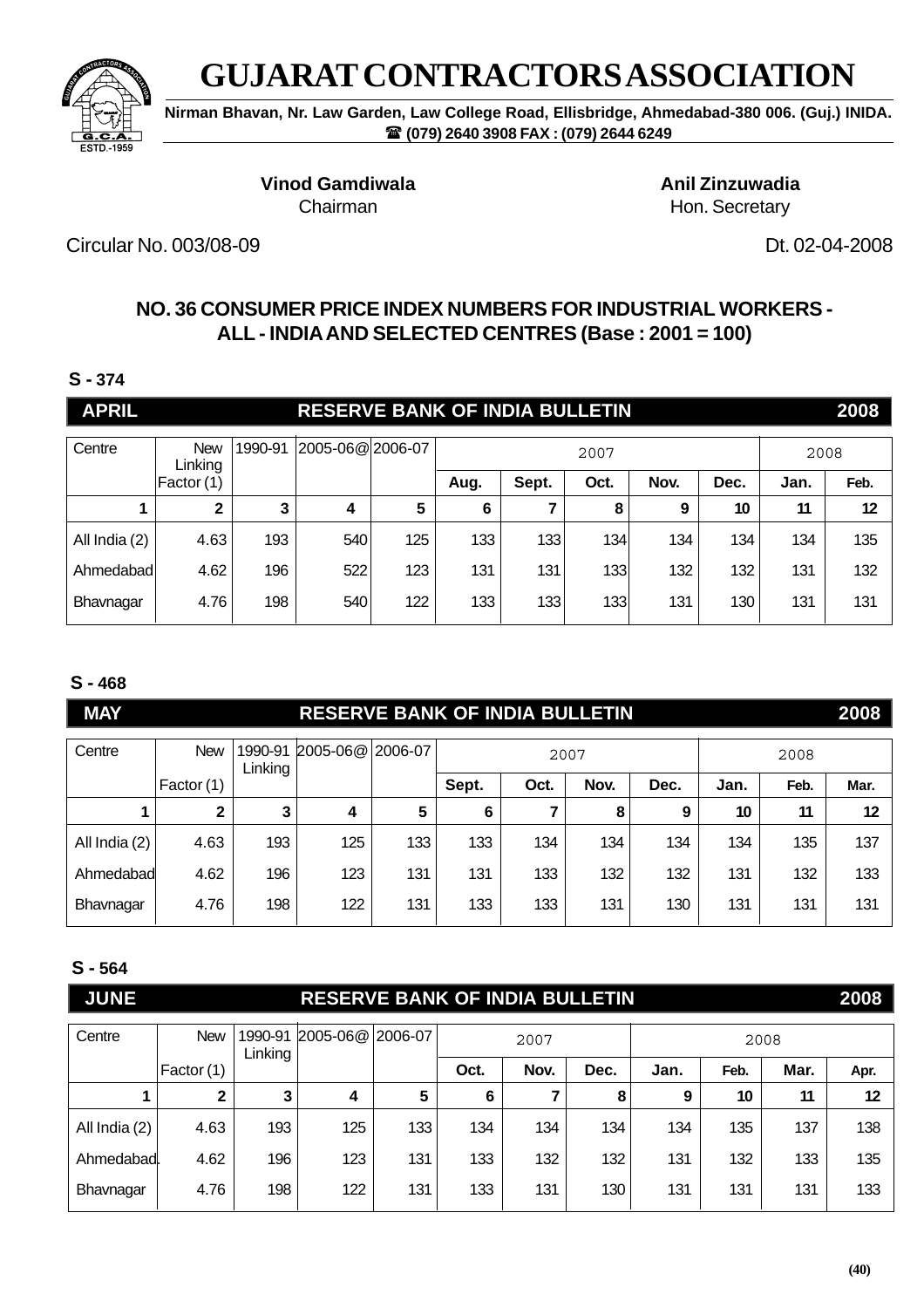

**Nirman Bhavan, Nr. Law Garden, Law College Road, Ellisbridge, Ahmedabad-380 006. (Guj.) INIDA. (079) 2640 3908 FAX : (079) 2644 6249**

**Vinod Gamdiwala Anil Zinzuwadia** 

Chairman **Hon.** Secretary

## **NO. 39 INDEX NUMBERS OF WHOLESALE PRICES IN INDIA-BY GROUPS AND SUB-GROUPS (AVERAGES) (Base : 1993-94 = 100)**

#### **S 378,381.**

| <b>APRIL</b>                       |              |                                                      |               | <b>RESERVE BANK OF INDIA BULLETIN</b> |       |       |       |       |       |       | 2008  |
|------------------------------------|--------------|------------------------------------------------------|---------------|---------------------------------------|-------|-------|-------|-------|-------|-------|-------|
| Average of months/                 |              | 2006<br>2007<br>Weight   1994-95   2005-06   2006-07 |               |                                       |       |       |       |       |       |       |       |
| Average of weeks<br>ended Saturday |              |                                                      | (April-March) |                                       | Dec.  | Jul.  | Aug.  | Spt.  | Oct.  | Nov.  | Dec.  |
|                                    | $\mathbf{2}$ | 3                                                    | 4             | 5                                     | 6     | 7     | 8     | 9     | 10    | 11    | 12    |
| ALL COMMODITIES 100.000            |              | 112.6                                                | 195.6         | 206.1                                 | 208.4 | 213.6 | 213.8 | 215.1 | 215.2 | 215.9 | 216.4 |
| c. Cement                          | 1.731        | 112.4                                                | 166.7         | 197.3                                 | 198.6 | 215.1 | 215.6 | 219.8 | 220.0 | 219.7 | 219.7 |
| a1. Iron & Steel                   | 3.637        | 106.0                                                | 250.7         | 254.4                                 | 259.4 | 268.8 | 267.5 | 276.5 | 277.6 | 278.4 | 279.2 |

#### **S 472,475.**

| <b>MAY</b>                         |              |       |               | <b>RESERVE BANK OF INDIA BULLETIN</b>        |       |                         |       |       |       |       | 2008  |  |
|------------------------------------|--------------|-------|---------------|----------------------------------------------|-------|-------------------------|-------|-------|-------|-------|-------|--|
| Average of months/                 | Weight       |       |               | 2007<br>1994-95   2005-06   2006-07          |       |                         |       |       |       |       |       |  |
| Average of weeks<br>ended Saturday |              |       | (April-March) | Oct.<br>Nov.<br>Dec.<br>Spt.<br>Aug.<br>Jun. |       |                         |       |       |       | Jan.  |       |  |
|                                    | $\mathbf{2}$ | 3     | 4             | 5                                            | 6     | 7<br>8<br>10<br>11<br>9 |       |       |       |       |       |  |
| ALL COMMODITIES 100.000            |              | 112.6 | 195.6         | 206.1                                        | 208.8 | 213.8                   | 212.1 | 215.2 | 215.9 | 216.4 | 218.2 |  |
| c. Cement                          | 1.731        | 112.4 | 166.7         | 197.3                                        | 198.4 | 215.6                   | 219.8 | 220.0 | 219.7 | 219.7 | 221.1 |  |
| a1. Iron & Steel                   | 3.637        | 106.0 | 250.7         | 254.4                                        | 260.0 | 267.5                   | 276.7 | 277.6 | 278.4 | 279.2 | 279.9 |  |

#### **S 568,**

| <b>JUNE</b>                        |         |                                      |               | <b>RESERVE BANK OF INDIA BULLETIN</b> |       |       |       |       |       |       | 2008  |
|------------------------------------|---------|--------------------------------------|---------------|---------------------------------------|-------|-------|-------|-------|-------|-------|-------|
| Average of months/                 |         | Weight   1994-95   2005-06   2006-07 |               |                                       |       |       |       |       | 2008  |       |       |
| Average of weeks<br>ended Saturday |         |                                      | (April-March) |                                       | Feb.  | Sep.  | Oct.  | Nov.  | Dec.  | Jan.  | Feb.  |
|                                    | 2       | 3                                    | 4             | 5                                     | 6     | 7     | 8     | 9     | 10    | 11    | 12    |
| <b>ALL COMMODITIES</b>             | 100.000 | 112.6                                | 195.6         | 206.1                                 | 208.9 | 215.1 | 215.2 | 215.9 | 216.4 | 218.2 | 219.9 |
| c. Cement                          | 1.731   | 112.4                                | 166.7         | 197.3                                 | 200.5 | 219.8 | 220.0 | 219.7 | 219.7 | 221.1 | 220.9 |
| a1. Iron & Steel                   | 3.637   | 106.0                                | 250.7         | 254.4                                 | 260.4 | 267.7 | 277.6 | 278.4 | 279.2 | 279.9 | 281.7 |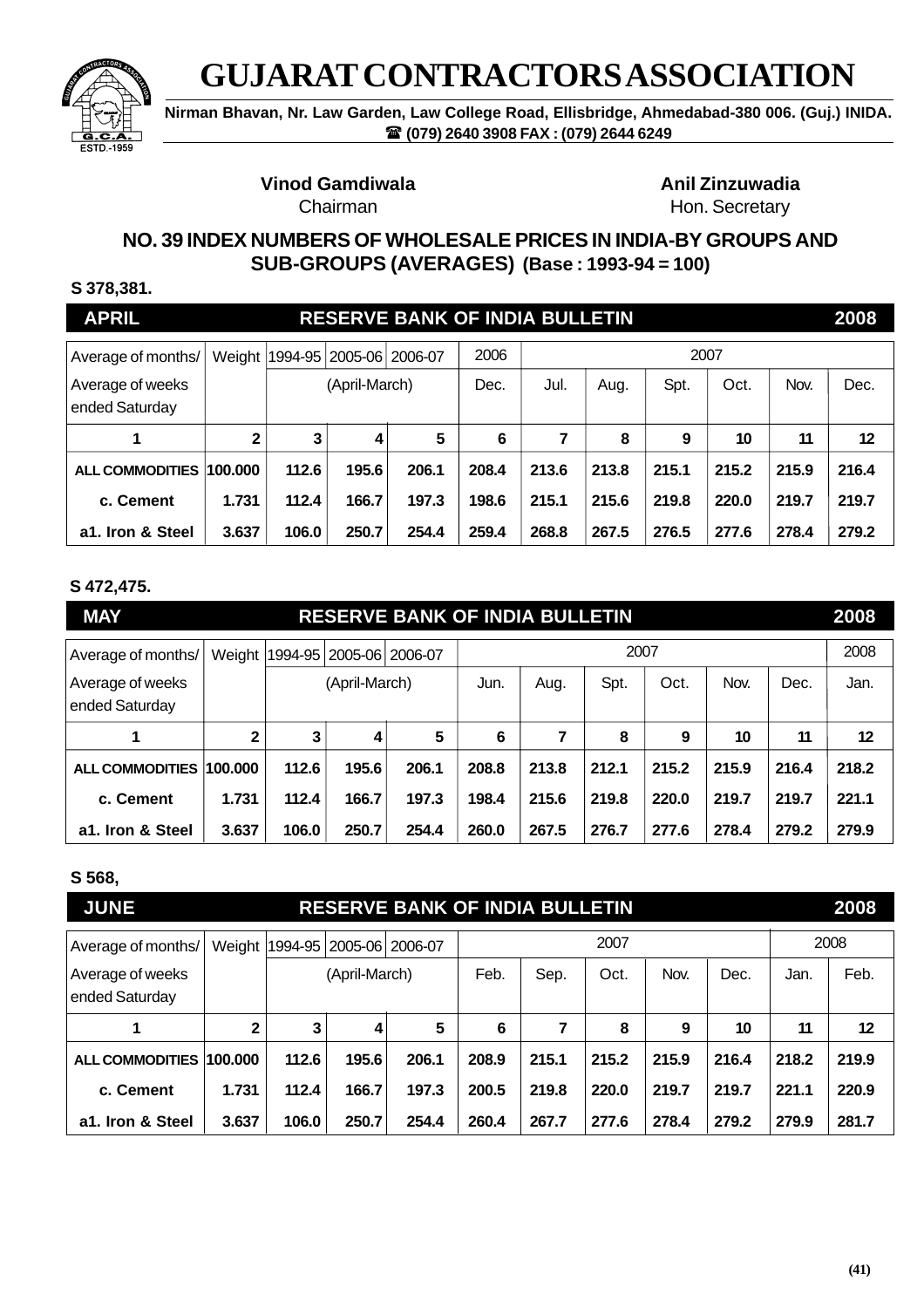

**Nirman Bhavan, Nr. Law Garden, Law College Road, Ellisbridge, Ahmedabad-380 006. (Guj.) INIDA. (079) 2640 3908 FAX : (079) 2644 6249**

**Vinod Gamdiwala Anil Zinzuwadia** 

Chairman **Hon.** Secretary

Circular No. 004/08-09 Dt. 12-12-2008

# **NO. 36 CONSUMER PRICE INDEX NUMBERS FOR INDUSTRIAL WORKERS - ALL - INDIA AND SELECTED CENTRES (Base : 2001 = 100)**

### **S - 674**

| <b>JULY</b>       |             |         | <b>RESERVE BANK OF INDIA BULLETIN</b> |     |      |      |      |      |      |      | 2008 |  |
|-------------------|-------------|---------|---------------------------------------|-----|------|------|------|------|------|------|------|--|
| Centre<br>Linking | <b>New</b>  | 1990-91 | 2005-06@ 2006-07                      |     | 2007 |      | 2008 |      |      |      |      |  |
|                   | Factor (1)  |         |                                       |     | Nov. | Dec. | Jan. | Feb. | Mar. | Apr. | May. |  |
|                   | $\mathbf 2$ | 3       | 4                                     | 5   | 6    |      | 8    | 9    | 10   | 11   | 12   |  |
| All India (2)     | 4.63        | 193     | 125                                   | 133 | 134  | 134  | 134  | 135  | 137  | 138  | 139  |  |
| Ahmedabadl        | 4.62        | 196     | 123                                   | 131 | 132  | 132  | 131  | 132  | 133  | 135  | 134  |  |
| Bhavnagar         | 4.76        | 198     | 122                                   | 131 | 131  | 130  | 131  | 131  | 131  | 133  | 134  |  |

## **S - 776**

# **AUGUST RESERVE BANK OF INDIA BULLETIN 2008**

| Centre        | <b>New</b>   | 1990-91<br>Linking | 2005-06@ 2006-07 |     | 2007 | 2008 |      |      |      |      |      |
|---------------|--------------|--------------------|------------------|-----|------|------|------|------|------|------|------|
|               | Factor (1)   |                    |                  |     | Dec. | Jan. | Feb. | Mar. | Apr. | May. | Jun. |
|               | $\mathbf{2}$ | 3                  | 4                | 5   | 6    | ⇁    | 8    | 9    | 10   | 11   | 12   |
| All India (2) | 4.63         | 193                | 125              | 133 | 134  | 134  | 135  | 137  | 138  | 139  | 140  |
| Ahmedabad     | 4.62         | 196                | 123              | 131 | 132  | 131  | 132  | 133  | 135  | 134  | 137  |
| Bhavnagar     | 4.76         | 198                | 122              | 131 | 130  | 131  | 131  | 131  | 133  | 134  | 136  |

| <b>JUNE</b>   |                       |              | <b>RESERVE BANK OF INDIA BULLETIN</b> |         |      |      |      |      |      |      | 2008 |
|---------------|-----------------------|--------------|---------------------------------------|---------|------|------|------|------|------|------|------|
| Centre        | <b>New</b><br>Linking | 1990-91<br>@ | 2006-07                               | 2007-08 |      |      |      | 2008 |      |      |      |
|               | Factor (1)            |              |                                       |         | Jan. | Feb. | Mar. | Apr. | May. | Jun. | Jul. |
|               | $\mathbf{2}$          | 3            | 4                                     | 5       | 6    |      | 8    | 9    | 10   | 11   | 12   |
| All India (2) | 4.63                  | 193          | 125                                   | 133     | 134  | 135  | 137  | 138  | 139  | 140  | 143  |
| Ahmedabad.    | 4.62                  | 196          | 123                                   | 131     | 131  | 132  | 133  | 135  | 134  | 137  | 141  |
| Bhavnagar     | 4.76                  | 198          | 122                                   | 131     | 131  | 131  | 131  | 133  | 134  | 136  | 137  |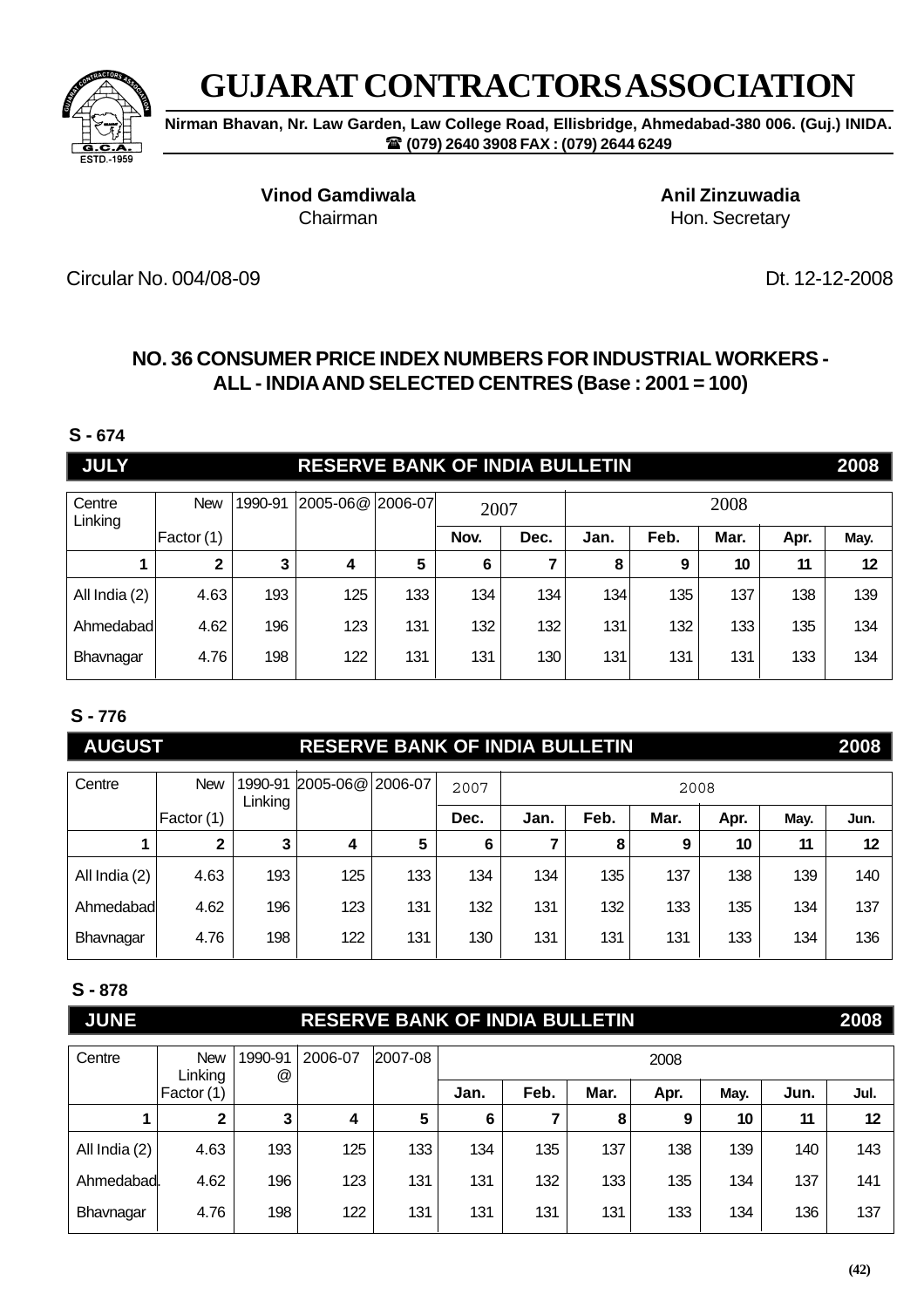

**Nirman Bhavan, Nr. Law Garden, Law College Road, Ellisbridge, Ahmedabad-380 006. (Guj.) INIDA. (079) 2640 3908 FAX : (079) 2644 6249**

Vinod Gamdiwala **Anil Zinzuwadia** 

Chairman **Hon.** Secretary

## **NO. 39 INDEX NUMBERS OF WHOLESALE PRICES IN INDIA-BY GROUPS AND SUB-GROUPS (AVERAGES) (Base : 1993-94 = 100)**

#### **S 678,681.**

| <b>JULY</b>                        |              |       |                            | <b>RESERVE BANK OF INDIA BULLETIN</b> |       |       |       |       |       |       | 2008    |
|------------------------------------|--------------|-------|----------------------------|---------------------------------------|-------|-------|-------|-------|-------|-------|---------|
| Average of months/                 |              |       | Weight   1994-95   2006-07 | 2007-08                               |       | 2007  |       |       |       | 2008  |         |
| Average of weeks<br>ended Saturday |              |       | (April-March)              |                                       | Mar.  | Oct.  | Nov.  | Dec.  | Jan.  | Feb.  | Mar.    |
|                                    | $\mathbf{2}$ | 3     | 4                          | 5                                     | 6     | 7     | 8     | 9     | 10    | 11    | $12 \,$ |
| <b>ALL COMMODITIES</b>             | 100.000      | 112.6 | 206.1                      | 215.9                                 | 209.8 | 215.2 | 215.9 | 216.4 | 218.2 | 219.9 | 225.5   |
| c. Cement                          | 1.731        | 112.4 | 197.3                      | 217.5                                 | 210.7 | 220.0 | 219.7 | 219.7 | 221.1 | 220.9 | 221.0   |
| a1. Iron & Steel                   | 3.637        | 106.0 | 254.4                      | 280.0                                 | 261.9 | 277.6 | 278.4 | 279.2 | 279.9 | 281.7 | 337.7   |

### **S 678,681.**

| <b>AUGUST</b>                      |         |       |                 | <b>RESERVE BANK OF INDIA BULLETIN</b> |       |       |       |       |       |       | 2008  |
|------------------------------------|---------|-------|-----------------|---------------------------------------|-------|-------|-------|-------|-------|-------|-------|
| Average of months/                 | Weight  |       | 1994-95 2006-07 | 2007-08                               |       | 2007  |       |       |       | 2008  |       |
| Average of weeks<br>ended Saturday |         |       | (April-March)   |                                       | Apr.  | Nov.  | Dec.  | Jan.  | Feb.  | Mar.  | Apr.  |
|                                    | 2       | 3     | 4               | 5                                     | 6     |       | 8     | 9     | 10    | 11    | 12    |
| <b>ALL COMMODITIES</b>             | 100.000 | 112.6 | 206.1           | 215.9                                 | 211.5 | 215.9 | 216.4 | 218.2 | 219.9 | 225.5 | 228.5 |
| c. Cement                          | 1.731   | 112.4 | 197.3           | 217.5                                 | 211.6 | 219.7 | 219.7 | 221.1 | 220.9 | 221.0 | 221.4 |
| a1. Iron & Steel                   | 3.637   | 106.0 | 254.4           | 280.0                                 | 266.7 | 278.4 | 279.2 | 279.9 | 281.7 | 337.7 | 359.0 |

#### **S 882,885.**

| <b>SEPTEMBER</b>                   |              |                 |               | <b>RESERVE BANK OF INDIA BULLETIN</b> |       |       |       |       |       |       | 2008  |
|------------------------------------|--------------|-----------------|---------------|---------------------------------------|-------|-------|-------|-------|-------|-------|-------|
| Average of months/                 | Weight       | 1994-95 2006-07 |               | 2007-08                               |       | 2007  |       |       | 2008  |       |       |
| Average of weeks<br>ended Saturday |              |                 | (April-March) |                                       | May.  | Dec.  | Jan.  | Feb.  | Mar.  | Apr.  | May.  |
| 1                                  | $\mathbf{2}$ | 3               | 4             | 5                                     | 6     |       | 8     | 9     | 10    | 11    | 12    |
| <b>ALL COMMODITIES</b>             | 100.000      | 112.6           | 206.1         | 215.9                                 | 212.3 | 216.4 | 218.2 | 219.9 | 225.5 | 228.5 | 231.1 |
| c. Cement                          | 1.731        | 112.4           | 197.3         | 217.5                                 | 211.6 | 219.7 | 221.1 | 220.9 | 221.0 | 221.4 | 222.4 |
| a1. Iron & Steel                   | 3.637        | 106.0           | 254.4         | 280.0                                 | 267.9 | 279.2 | 279.9 | 281.7 | 337.7 | 359.0 | 353.3 |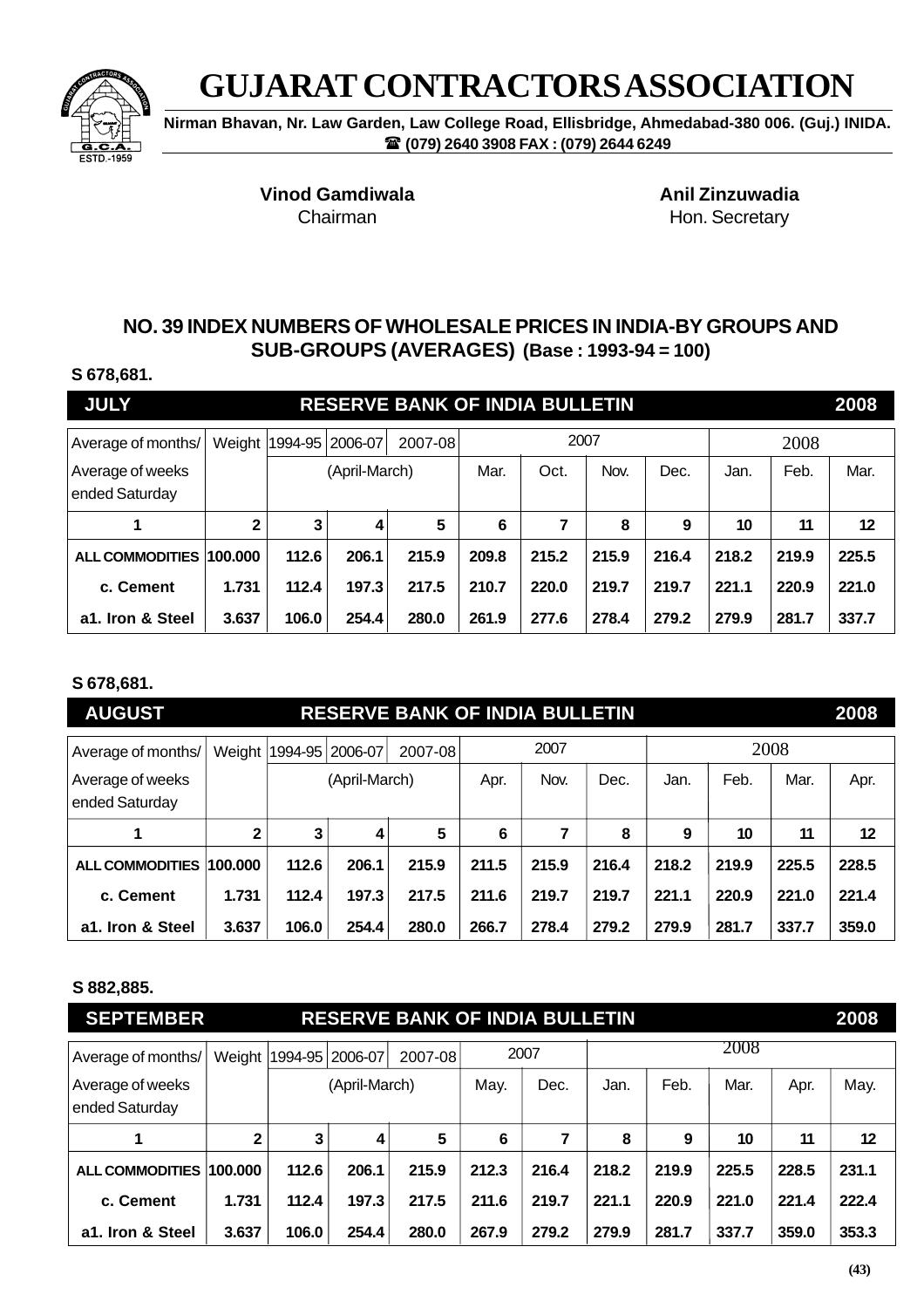

**Nirman Bhavan, Nr. Law Garden, Law College Road, Ellisbridge, Ahmedabad-380 006. (Guj.) INIDA. (079) 2640 3908 FAX : (079) 2644 6249**

## **Vinod Gamdiwala Anil Zinzuwadia**

Chairman **Hon.** Secretary

Circular No. 005/08-09 Dt. 12-12-2008

# **NO. 36 CONSUMER PRICE INDEX NUMBERS FOR INDUSTRIAL WORKERS - ALL - INDIA AND SELECTED CENTRES (Base : 2001 = 100)**

**S - 992**

| <b>OCTOBER</b> |                       |              |         | <b>RESERVE BANK OF INDIA BULLETIN</b> |      |      |      |      |      |      | 2008 |
|----------------|-----------------------|--------------|---------|---------------------------------------|------|------|------|------|------|------|------|
| Centre         | <b>New</b><br>Linking | 1990-91<br>@ | 2006-07 | 2007-08                               |      |      |      | 2008 |      |      |      |
|                | Factor (1)            |              |         |                                       | Feb. | Mar. | Apr. | May. | Jun. | Jul. | Aug. |
|                | $\mathbf{2}$          | 3            | 4       | 5                                     | 6    |      | 8    | 9    | 10   | 11   | 12   |
| All India (2)  | 4.63                  | 193          | 125     | 133                                   | 135  | 137  | 138  | 139  | 140  | 143  | 145  |
| Ahmedabadl     | 4.62                  | 196          | 123     | 131                                   | 132  | 133  | 135  | 134  | 137  | 141  | 142  |
| Bhavnagar      | 4.76                  | 198          | 122     | 131                                   | 131  | 131  | 133  | 134  | 136  | 137  | 138  |

# **NO. 36 CONSUMER PRICE INDEX NUMBERS FOR INDUSTRIAL WORKERS - ALL - INDIA AND SELECTED CENTRES (Base : 2001 = 100)**

### **S - 992**

| <b>NOVEMBER</b> |                       |         |                                 | <b>RESERVE BANK OF INDIA BULLETIN</b> |      |      |      |      |      |      | 2008 |
|-----------------|-----------------------|---------|---------------------------------|---------------------------------------|------|------|------|------|------|------|------|
| Centre          | <b>New</b><br>Linking | 1990-91 | 2006-07<br>$^{\textregistered}$ | 2007-08                               |      |      |      | 2008 |      |      |      |
|                 | Factor (1)            |         |                                 |                                       | Mar. | Apr. | May. | Jun. | Jul. | Aug. | Sep. |
|                 | 2                     | 3       | 4                               | 5                                     | 6    |      | 8    | 9    | 10   | 11   | 12   |
| All India (2)   | 4.63                  | 193     | 125                             | 133                                   | 137  | 138  | 139  | 140  | 143  | 145  | 146  |
| Ahmedabad       | 4.62                  | 196     | 123                             | 131                                   | 133  | 135  | 134  | 137  | 141  | 142  | 143  |
| Bhavnagar       | 4.76                  | 198     | 122                             | 131                                   | 131  | 133  | 134  | 136  | 137  | 138  | 138  |

# **NO. 36 CONSUMER PRICE INDEX NUMBERS FOR INDUSTRIAL WORKERS - ALL - INDIA AND SELECTED CENTRES (Base : 2001 = 100)**

| <b>DECEMBER</b> |                       |         |                                 | <b>RESERVE BANK OF INDIA BULLETIN</b> |      |      |      |      |      |      | 2008 |
|-----------------|-----------------------|---------|---------------------------------|---------------------------------------|------|------|------|------|------|------|------|
| Centre          | <b>New</b><br>Linking | 1990-91 | 2006-07<br>$^{\textregistered}$ | 2007-08                               |      |      |      | 2008 |      |      |      |
|                 | Factor (1)            |         |                                 |                                       | Apr. | May. | Jun. | Jul. | Aug. | Sep. | Oct. |
|                 | 2                     | 3       | 4                               | 5                                     | 6    |      | 8    | 9    | 10   | 11   | 12   |
| All India (2)   | 4.63                  | 193     | 125                             | 133                                   | 138  | 139  | 140  | 143  | 145  | 146  | 148  |
| Ahmedabad       | 4.62                  | 196     | 123                             | 131                                   | 135  | 134  | 137  | 141  | 142  | 143  | 145  |
| Bhavnagar       | 4.76                  | 198     | 122                             | 131                                   | 133  | 134  | 136  | 137  | 138  | 138  | 139  |
|                 |                       |         |                                 |                                       |      |      |      |      |      |      | (44) |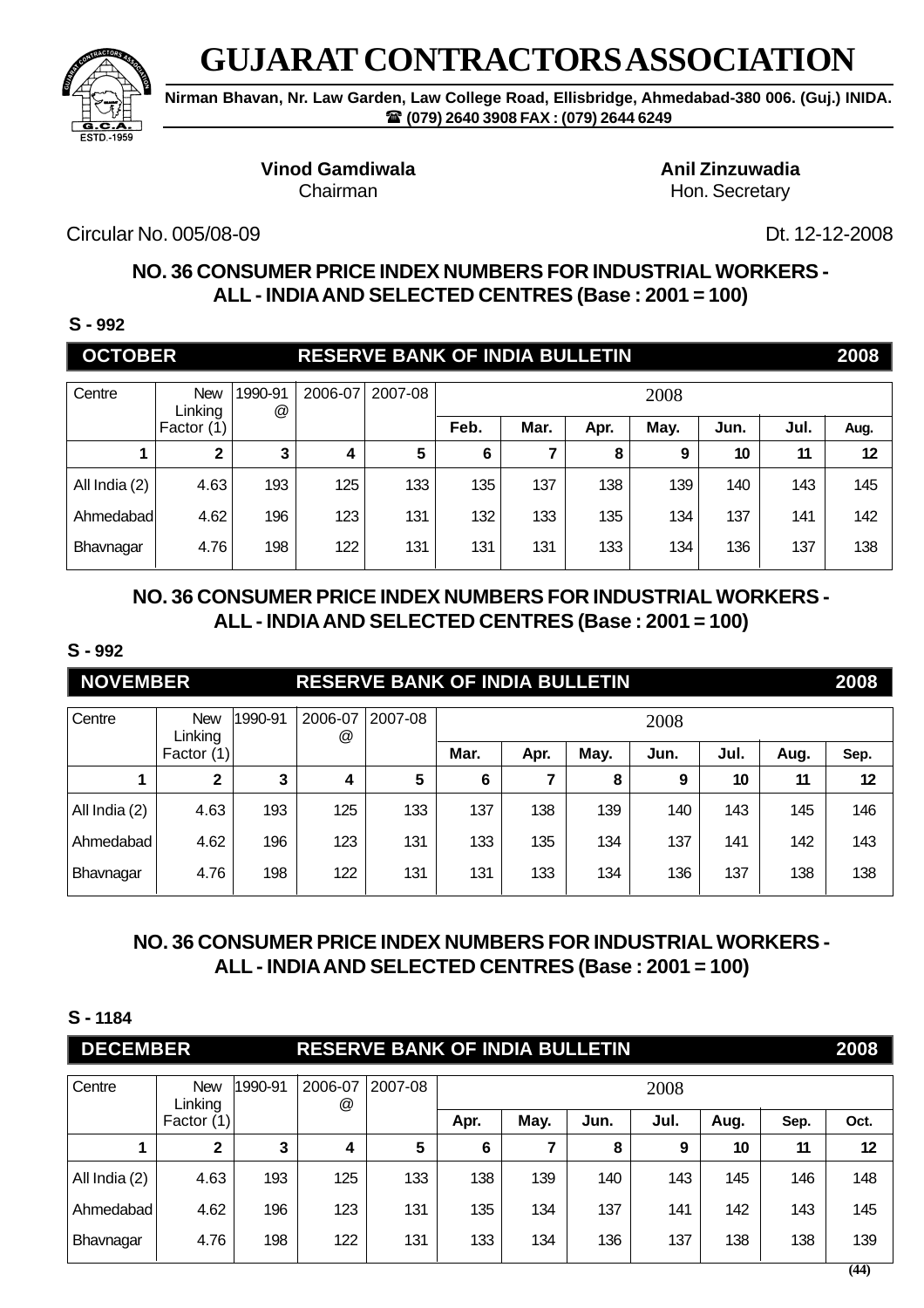

**Nirman Bhavan, Nr. Law Garden, Law College Road, Ellisbridge, Ahmedabad-380 006. (Guj.) INIDA. (079) 2640 3908 FAX : (079) 2644 6249**

# **Vinod Gamdiwala** Anil Zinzuwadia

# Chairman **Hon.** Secretary

## **NO. 39 INDEX NUMBERS OF WHOLESALE PRICES IN INDIA-BY GROUPS AND SUB-GROUPS (AVERAGES) (Base : 1993-94 = 100)**

#### **S 996,999.**

| <b>OCTOBER</b>                     |              |       |                            | <b>RESERVE BANK OF INDIA BULLETIN</b> |       |       |       |       |       |       | 2008  |
|------------------------------------|--------------|-------|----------------------------|---------------------------------------|-------|-------|-------|-------|-------|-------|-------|
| Average of months/                 |              |       | Weight   1994-95   2006-07 | 2007-08                               | 2007  |       |       |       | 2008  |       |       |
| Average of weeks<br>ended Saturday |              |       | (April-March)              |                                       | Jun.  | Jan.  | Feb.  | Mar.  | Apr.  | May.  | Jun.  |
|                                    | $\mathbf{2}$ | 3     | 4                          | 5                                     | 6     |       | 8     | 9     | 10    | 11    | 12    |
| <b>ALL COMMODITIES</b>             | 100.000      | 112.6 | 206.1                      | 215.9                                 | 212.3 | 218.2 | 219.9 | 225.5 | 228.5 | 231.1 | 237.4 |
| c. Cement                          | 1.731        | 112.4 | 197.3                      | 217.5                                 | 213.6 | 221.1 | 220.9 | 221.0 | 221.4 | 222.4 | 221.7 |
| a1. Iron & Steel                   | 3.637        | 106.0 | 254.4                      | 280.0                                 | 268.1 | 279.9 | 281.7 | 337.7 | 359.0 | 353.3 | 357.7 |

## **NO. 39 INDEX NUMBERS OF WHOLESALE PRICES IN INDIA-BY GROUPS AND SUB-GROUPS (AVERAGES) (Base : 1993-94 = 100)**

#### **S 1186**

| <b>NOVEMBER</b>                    |              |       |                            | <b>RESERVE BANK OF INDIA BULLETIN</b> |       |       |       |       |       |       | 2008    |
|------------------------------------|--------------|-------|----------------------------|---------------------------------------|-------|-------|-------|-------|-------|-------|---------|
| Average of months/                 |              |       | Weight   1994-95   2006-07 | 2007-08                               | 2007  |       |       |       | 2008  |       |         |
| Average of weeks<br>ended Saturday |              |       | (April-March)              |                                       | Jul.  | Feb.  | Mar.  | Apr.  | May.  | Jun.  | Jul.    |
|                                    | $\mathbf{2}$ | 3     | 4                          | 5                                     | 6     | 7     | 8     | 9     | 10    | 11    | $12 \,$ |
| <b>ALL COMMODITIES</b>             | 100.000      | 112.6 | 206.1                      | 215.9                                 | 213.8 | 225.5 | 228.5 | 231.1 | 237.4 | 240.0 | 241.2   |
| c. Cement                          | 1.731        | 112.4 | 197.3                      | 217.5                                 | 215.6 | 221.0 | 221.4 | 222.4 | 221.7 | 222.0 | 223.3   |
| a1. Iron & Steel                   | 3.637        | 106.0 | 254.4                      | 280.0                                 | 267.5 | 337.7 | 359.0 | 353.3 | 357.7 | 362.6 | 362.8   |

#### **S 882,885.**

| <b>DECEMBER</b>                    |              |                            |               | <b>RESERVE BANK OF INDIA BULLETIN</b> |       |       |       |       |       |       | 2008  |
|------------------------------------|--------------|----------------------------|---------------|---------------------------------------|-------|-------|-------|-------|-------|-------|-------|
| Average of months/                 |              | Weight   1994-95   2006-07 |               | 2007-08                               | 2007  |       |       |       | 2008  |       |       |
| Average of weeks<br>ended Saturday |              |                            | (April-March) |                                       | Aug.  | Mar.  | Apr.  | May.  | Jun.  | Jul.  | Aug.  |
| 1                                  | $\mathbf{2}$ | 3                          | 4             | 5                                     | 6     | 7     | 8     | 9     | 10    | 11    | 12    |
| ALL COMMODITIES 100.000            |              | 112.6                      | 206.1         | 215.9                                 | 213.8 | 225.5 | 228.5 | 231.1 | 237.4 | 240.0 | 241.2 |
| c. Cement                          | 1.731        | 112.4                      | 197.3         | 217.5                                 | 215.6 | 221.0 | 221.4 | 222.4 | 221.7 | 222.0 | 223.3 |
| a1. Iron & Steel                   | 3.637        | 106.0                      | 254.4         | 280.0                                 | 267.5 | 337.7 | 359.0 | 353.3 | 357.7 | 362.6 | 362.8 |